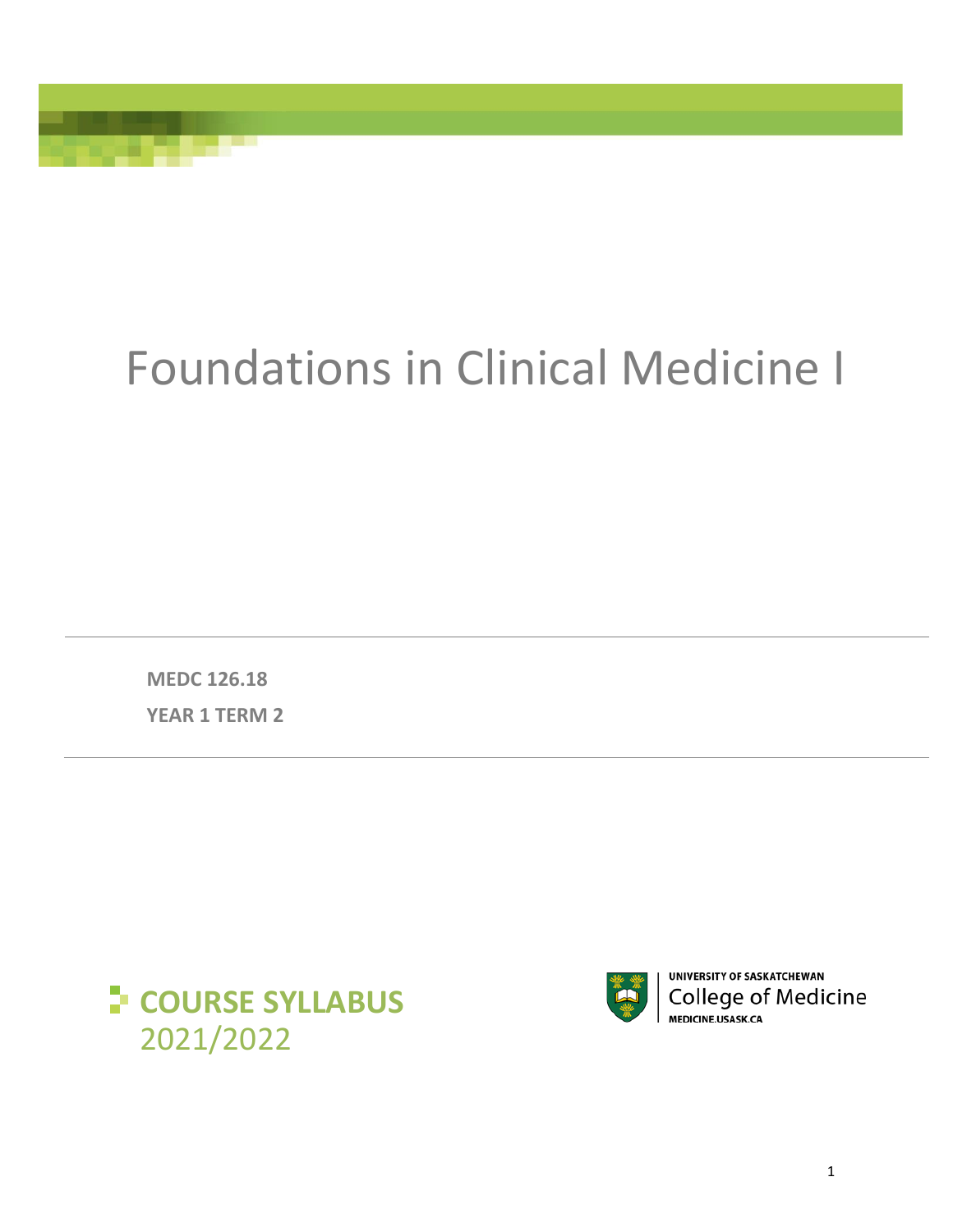#### **LAND ACKNOWLEDGEMENT**

*As we engage in Remote Teaching and Learning, we acknowledge we are on Treaty Six and Treaty Four Territory and the Homeland of the Métis. We pay our respect to the First Nation and Métis ancestors of this place and*  reaffirm our relationship with one another. We recognize that in the course of your studies you will spend time *learning in other traditional territories and Métis homelands. We wish you safe, productive and respectful encounters in these places*

# **Foundations in Clinical Medicine I – CourseOverview**

#### **REMOTE LEARNING CONTEXT**

To address uncertainties related to delivering academic programming during a pandemic, some instructors may deem it necessary to revise syllabi in ways that impact assignments, assessments, and weighting of grades, among other things. Such changes will be permitted if they have been approved by the Department Head (in a departmentalized college) and by the Dean/Executive Director or designate within a College/School. This provision is temporary and will be reviewed by the Academic Programs Committee at the beginning of each semester until any permanent change in this regard is approved by Council.

**If you are on campus at any time, ensure you know what is required and expected of you:** One of the critical lessons learned in dealing with COVID-19 is knowing that situations can change and we must be flexible and ready to adjust our safety protocols. Instead of listing all of the relevant information in your course outline, the university has created [a webpage](https://covid19.usask.ca/students.php#Oncampusessentials) where all up-to-date information around returning to campus is listed.

#### You are responsible for regularly checking the health and *safety* guidelines

<https://covid19.usask.ca/about/safety.php#Expectations> and knowing what is expected of you throughout the winter term. The College of Medicine has specific COVID protocols that are also important for you to be aware of and follow on the [College of Medicine website.](https://medicine.usask.ca/students/covid19.php)

#### **COURSE DESCRIPTION**

The Foundations in Clinical Medicine Courses run over Terms 2, 3, and 4 and incorporate the eleven human body systems modules. The four modules explored in the Foundations of Clinical Medicine I (Term 2) Course include: Gastrointestinal, Respiratory, Cardiovascular, and Hematology Medicine. Major vertical themes will be emphasized. Students will be prepared to enter their clerkship where they will expand and deepen their knowledge and skills in these areas.

Completion of this course will help you attain elements of your overall undergraduate program objectives [\(Program Learning Objectives\)](https://medicine.usask.ca/students/undergraduate/curriculum-schedules-objectives.php).

#### **COURSE PREREQUISITES**

A student must have successfully completed Principles of Biomedical Science (MEDC 115.18) or be conditionally promoted and engaged in a program of remediation for the MEDC 115.18 course as approved by the Undergraduate Education Committee prior to the start of the Foundations of Clinical Medicine I course.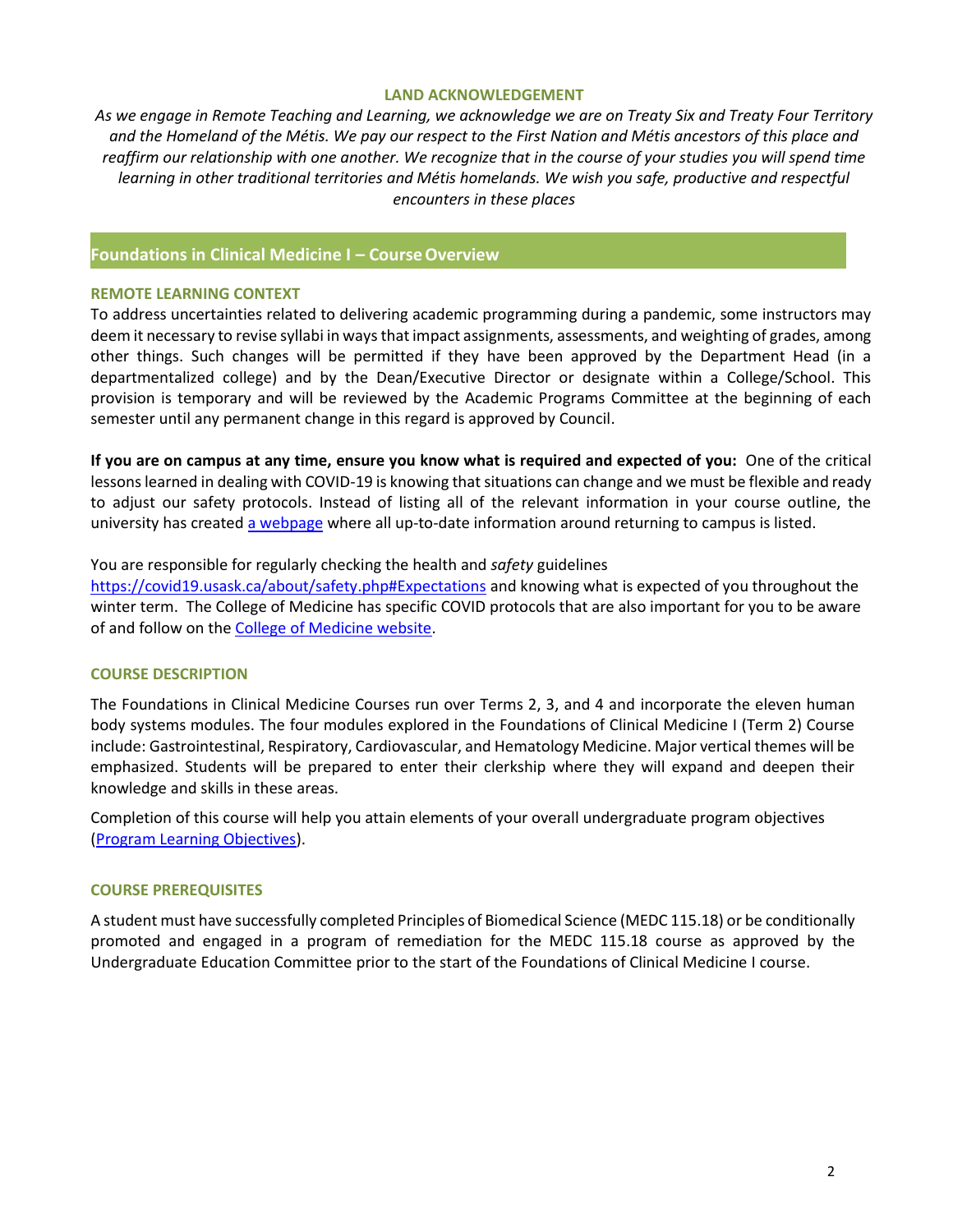# **OVERALL COURSE OBJECTIVES**

Building on their knowledge from MEDC 115.18 of normal anatomy, histology and physiology, students will learn to care for patients with common and/or urgent medical conditions by acquiring and applying knowledge and clinical reasoning skills to:

- 1. Explain the pathogenesis and pathophysiology of the subject conditions, with reference to the divergence from normal anatomy, histology and/or physiology.
- 2. Generate reasonable differential diagnoses and evidence-based management plans.
- 3. Select and interpret appropriate evidence-based investigations.
- 4. Develop an evidence informed approach to health promotion, illness prevention and disease screening for healthy and at risk populations.

In addition, each discipline-specific module in the course will also have its own specific module objectives and individual session objectives of learning. Detailed individual lecture and session objectives will be posted in one45. Please take care to review in advance.

More information on the Academic Courses Policy on course delivery, examinations and assessment of student learning can be found at: [http://policies.usask.ca/policies/academic-affairs/academic](http://policies.usask.ca/policies/academic-affairs/academic-courses.php)[courses.php](http://policies.usask.ca/policies/academic-affairs/academic-courses.php) NOTE: The College of Medicine a specific policies and procedures for course delivery, exams and assessment that can found on the [Policies, Procedures and Forms](https://medicine.usask.ca/students/undergraduate/policies.php) page of the College of Medicine website.

The University of Saskatchewan Learning Charter is intended to define aspirations about the learning experience that the University aims to provide, and the roles to be played in realizing these aspirations by students, instructors and the institution. A copy of the Learning Charter can be found at: [www.usask.ca/university\\_secretary/LearningCharter.pdf](http://www.usask.ca/university_secretary/LearningCharter.pdf)

#### **COURSE CONTACTS**

Course Chairs: Dr. Jennifer Chlan - [jen.chlan@usask.ca](mailto:jen.chlan@usask.ca) (306) 966-6557 Dr. Matt Wong – [msw932@mail.usask.ca](mailto:msw932@mail.usask.ca) (306) 966-6138 c/o Cheryl Pfeifer Co-Chair (Assessment) – Dr. Kelsey Brose - [kelsey.brose@saskcancer.ca](mailto:kelsey.brose@saskcancer.ca) (306) 655-1483 Administrative Coordinator: Cheryl Pfeifer - [cheryl.pfeifer@usask.ca](mailto:cheryl.pfeifer@usask.ca) (306) 966-6138

# **COURSE SCHEDULE**

The Foundations in Clinical Medicine I Course is organized in 4 modules running sequentially on specific assigned days. Session schedules for each of the modules will be posted in one45.

All information relating to this course is available in One45. Please check One45 **DAILY** to ensure that you have the most current schedule information**.**

All learning objectives (course, module, and session) can be accessed on the College of Medicine/Curriculum website under the appropriate year and course. A print version is also available. Please access the link below for the most current objectives.

<https://share.usask.ca/medicine/one45/kbase/Curriculum.aspx>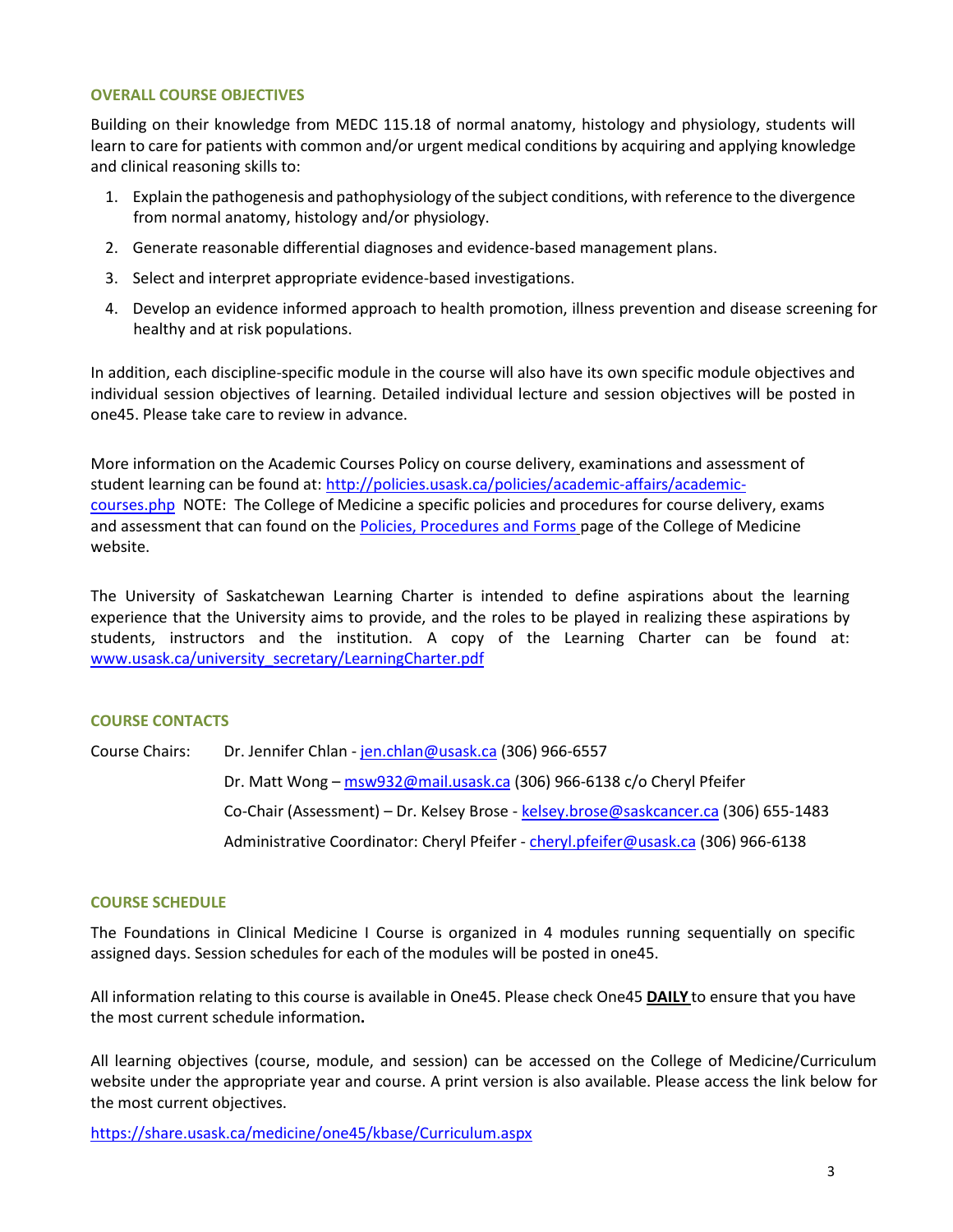#### **COURSE DELIVERY**

Students will learn through a variety of methods, including:

- Large group sessions including lectures, interactive discussions, case-based problem solving
- Interactive small group learning sessions
- Independent self-directed reading and exercises

# **COURSE MATERIAL ACCESS**

Course materials are available in one45. The syllabus, forms, and other useful documents will be posted there. In some modules, Canvas will be used for submission of assignments.

# **RESOURCES**

It is strongly recommended that you use the following resources (or similar general texts) as references for the Foundations course. Relying on class notes alone will not typically be sufficient to meet your learning objectives. Individual Modules will have additional specific recommended or required resources. It may be helpful to review websites such as [http://www.choosingwiselycanada.org.](http://www.choosingwiselycanada.org/)

The Spectrum app is available for free download through the App Store and Google Play. A web-version is also available https://spectrum.app/saskatoon/

The CANImmunize app is available for free download through the App Store and Google Play.

The texts listed below are all available as free e-books through the Health Sciences library [http://libguides.usask.ca/c.php?g=16462&p=91000.](http://libguides.usask.ca/c.php?g=16462&p=91000) If you need assistance finding these texts, contact your Health Sciences librarian.

- 1. A general medicine text such as Harrison's Principles of Internal Medicine by Kasper et al (ISBN: I 978-0-07- 1802161 for e-book). Edition: 19.
- 2. A general surgical text such as Sabiston Textbook of Surgery by Townsend C (ISBN 978-1-4377-1560-6). Edition: 19 or Current Diagnosis and Treatment – Surgery by Doherty G (ISBN 978-0-07-179211-0). Edition: 14.
- 3. A general pediatrics text such as Nelson Essentials of Pediatrics by Marcdante, Karen J (ISBN: 978-1-4557- 5980-4). Edition: 7 or Rudolph's Pediatrics by Rudolph C. et al. (ISBN: 9780071790376). Edition: 22.

In addition, you should be regularly referring to your Principles Course texts to assist you with basic sciences content in the Foundations Course:

# **Physiology**

WF Boron & EL Boulpaep (2012). Medical Physiology. Updated Second Edition. Saunders Elsevier.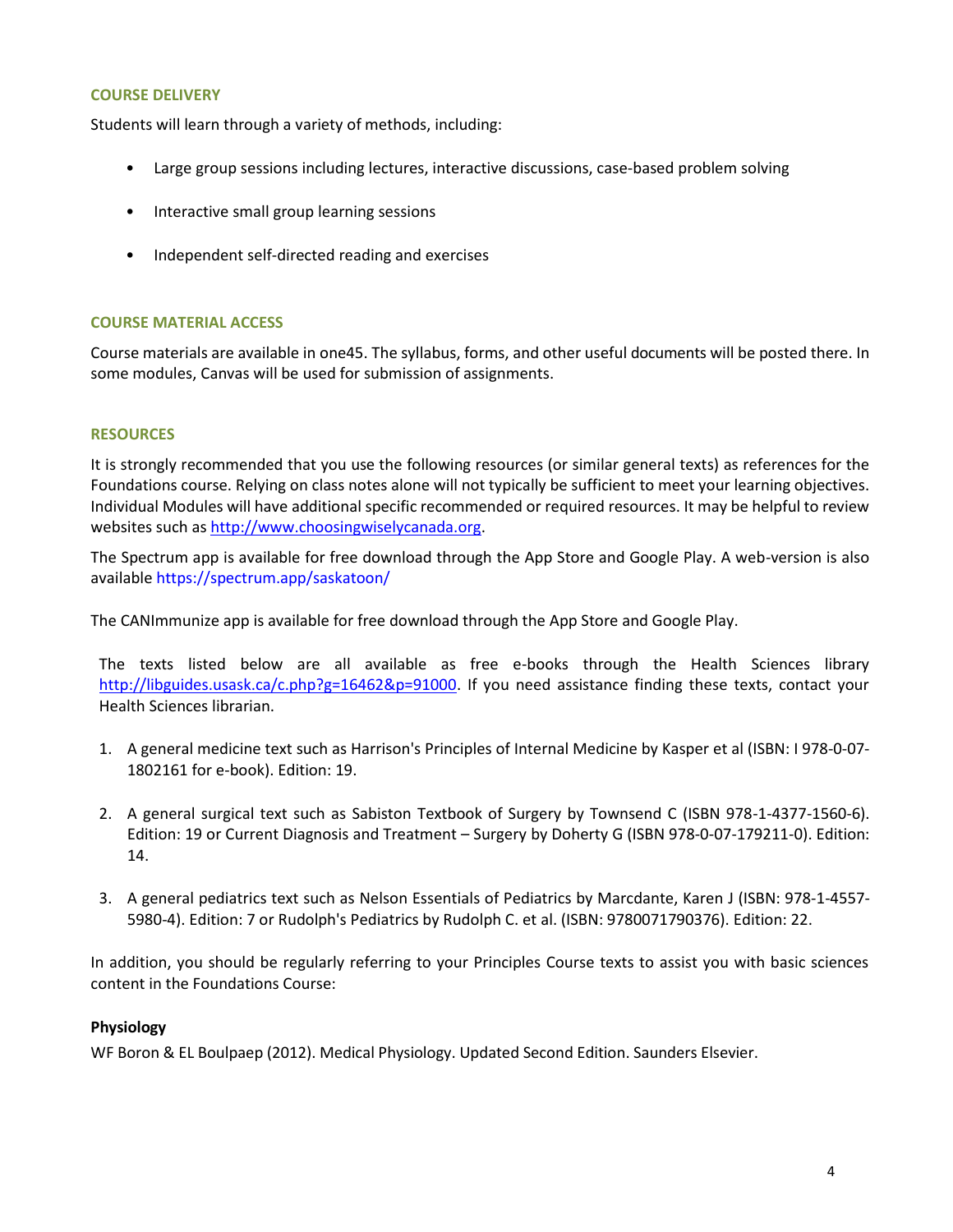# **Histology**

Wheater's Functional Histology by Barbara Young, Phillip Woodford and Geraldine O'Dowd (2013) [ISBN 978-0- 7020-4747-3]

# OR

Histology: A Text and Atlas (2016) by M.H. Ross and W. Paulina [ISBN 978-1-4511-8742-7]

# **Embryology**

Larsen's Human Embryology by Shoenwolf, Brauer [978-0443-06811-9]

# **Anatomy** - One of:

Essential Clinical Anatomy by Moore KL, Agur MR [987 1145 1187496] Grant's Atlas of Anatomy [978 0781796125] Netters Atlas of Human Anatomy [9781455704187]

# **Pharmacology**

Goodman & Gilman's Manual of Pharmacology and Therapeutics ( $2^{nd}$  Edition). Eds. By Hilal-Dandan & Brunton. Principles of Pharmacology: The pathophysiologic Basis of Drug Therapy. By David E Golan (3<sup>rd</sup> Edition) Applied Pharmacology. By Stan Bardal, Jason Waechter, Doug Martin. [978-1-4377-0310-8]

# **Microbiology**

Review of Medical Microbiology and Immunology (Lange Medical Books) Paperback. By Warren Levinson (Author). [978-0071818117]

Clinical Microbiology Made Ridiculously Simple: Mark Gladwin MD, William Trattler MD, C. Scott Mahan MD [978- 1-9356-6015-6]

# **Immunology**

Review of Medical Microbiology and Immunology (Lange Medical Books) Paperback. By Warren Levinson (Author). [978-0071818117]

Immunology Made Ridiculously Simple: Massoud Mahmoudi [978-0-940780-89-7]

# **Pathology**

Robbins Basic Pathology, 9e (Robbins Pathology) [Hardcover] Vinay Kumar MBBS MD FRCPath (Author), Abdul K. Abbas MBBS (Author), Jon C. Aster MD PhD (Author) [ISBN 978-1-4377-1781-5] Edition 9

# **Undergraduate Diagnostic Imaging Fundamentals E-Book**

The Undergraduate Diagnostic Imaging Fundamentals, by Dr. Brent Burbridge (MD, FRCPC) is an e-book resource to augment the presentation for imaging of common clinical conditions. Guiding principles related to minimizing radiation exposure, requesting appropriate imaging, and static images are enhanced and discussed.

Additionally, users can access other imaging from the Dicom viewer (ODIN) to further advance their experience with viewing diagnostic imaging pathologies. https://openpress.usask.ca/undergradimaging/

Textbooks are available online from the University of Saskatchewan Bookstore: <https://bookstore.usask.ca/students.php#MyTextbooks>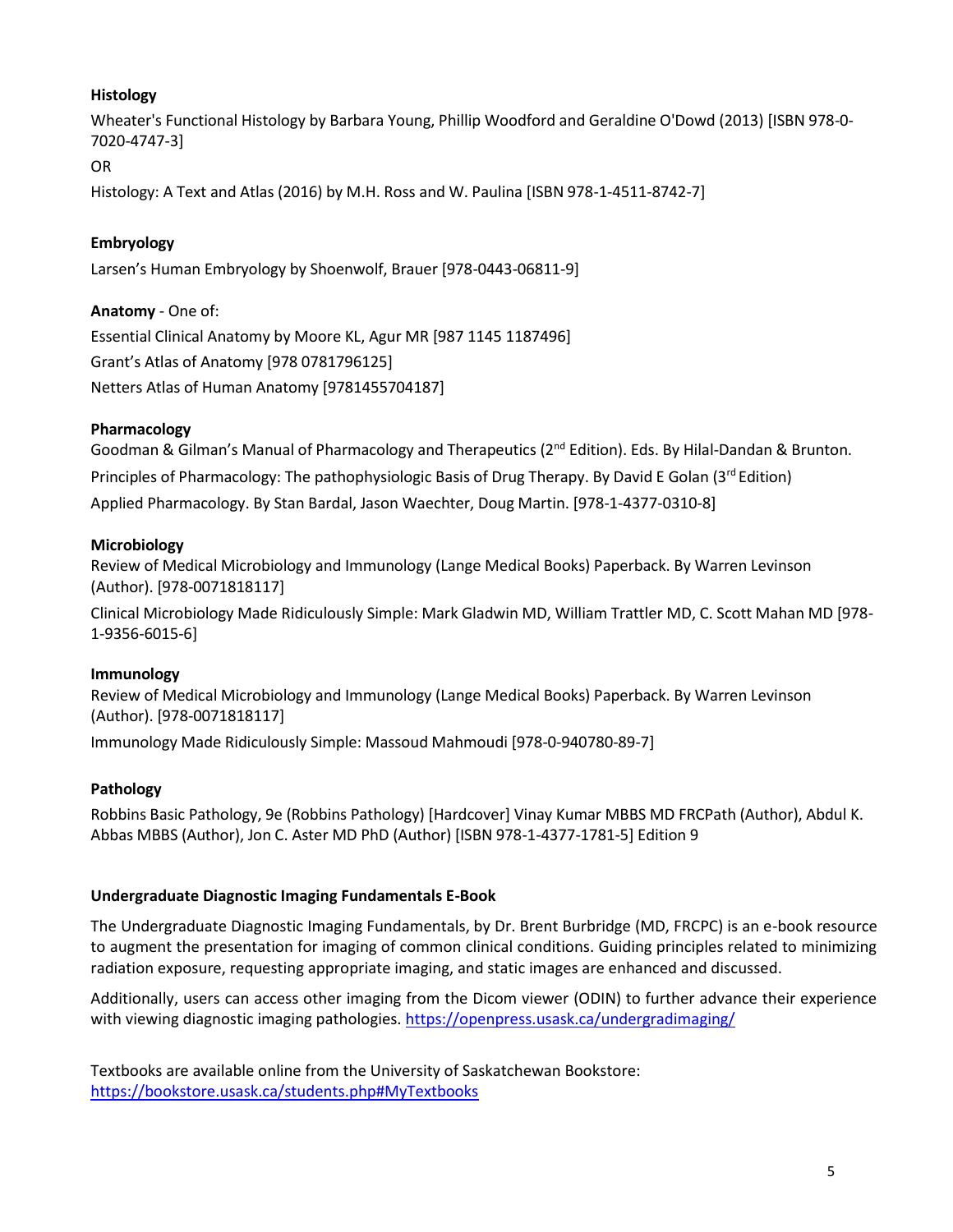# **COURSE ASSESSMENT OVERVIEW**

| Course Component               | <b>Module Components</b>                   | Module<br>Weight | Component<br>Requirement | Weighting in Final<br><b>Foundations I Mark</b> |
|--------------------------------|--------------------------------------------|------------------|--------------------------|-------------------------------------------------|
| <b>Gastrointestinal Module</b> | <b>Histology Assignment</b>                | 5%               | 70% on module            | 25%                                             |
|                                | <b>Clinical Practice Guidelines Assign</b> | 5%               |                          |                                                 |
|                                | Colonic Assignment                         | 5%               |                          |                                                 |
|                                | <b>Imaging Assignment</b>                  | 5%               |                          |                                                 |
|                                | Mid-Module Exam                            | 30%              |                          |                                                 |
|                                | End-of Module Exam                         | 50%              |                          |                                                 |
| <b>Respiratory Module</b>      | Quiz I                                     | 10%              | 70% on module            | 25%                                             |
|                                | Quiz II                                    | 10%              |                          |                                                 |
|                                | <b>Histology Assignment</b>                | 5%               |                          |                                                 |
|                                | <b>Palliative Care Assignment</b>          | 5%               |                          |                                                 |
|                                | Mid-Module Exam                            | 25%              |                          |                                                 |
|                                | End of Module Exam                         | 45%              |                          |                                                 |
| Cardiovascular Module          | <b>Patient Voice Assignment</b>            | 3%               | 70% on module            | 25%                                             |
|                                | <b>NNT Assignment</b>                      | 3%               |                          |                                                 |
|                                | <b>ECG On-Line Module</b>                  | 9%               |                          |                                                 |
|                                | <b>ECG Canvas Quiz</b>                     | 5%               |                          |                                                 |
|                                | Intro to CV Quiz                           | 5%               |                          |                                                 |
|                                | Mid-Module Exam                            | 30%              |                          |                                                 |
|                                | End of Module Exam                         | 45%              |                          |                                                 |
| <b>Hematology Module</b>       | 3 Assignments (3% each)                    | 9%               | 70% on module            | 25%                                             |
|                                | 3 Unit Exams (18% each)                    | 54%              |                          |                                                 |
|                                | End of Module Exam                         | 37%              |                          |                                                 |
| <b>Course Total Mark</b>       |                                            |                  |                          | 100%                                            |
| Foundations I Final Exam *     |                                            |                  | 60% on exam              |                                                 |

- \* The Foundations I Final exam is a cumulative exam and tests clinical application of content from Foundations I. It is modeled on the national exam at the end of medical school, the MCCQE part 1 exam, and consists of a series of clinical vignettes that test a student's ability to diagnose, investigate, and treat various health conditions. Question styles may include: multiple choice, extended multiple choice, fill-in-the-blank, and matching. A minimum score of 60% is required for successful course completion.
- \* In order to provide students more individualized feedback following most exams students will receive individual feedback sheets that will detail the student's progress towards achievement of the course/module objectives.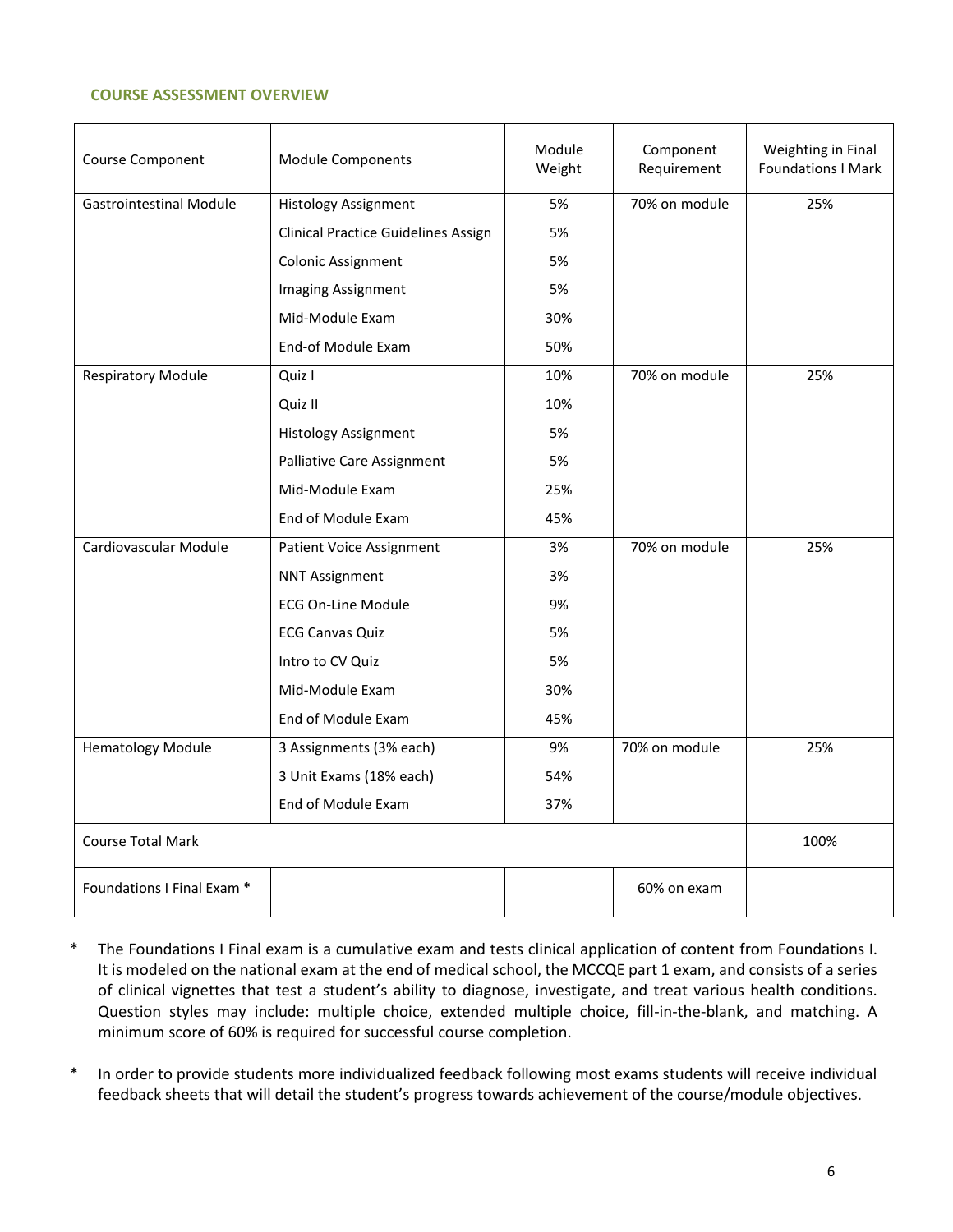#### **EXAM PROCTORING**

Due to pandemic related circumstances, examinations during this course may be delivered remotely. In that event, proctoring software or other remote invigilation methods will be employed concurrently during the examination to ensure academic integrity of the assessment.

## **MIDTERM AND FINAL EXAMINATION SCHEDULING**

Midterm and final examinations must be written on the date scheduled.

Students should avoid making prior travel, employment, or other commitments for in-term exams and final exams. If a student is unable to write an exam through no fault of their own for medical or other valid reasons, they should refer to the College of Medicine [Deferred Exam policy and procedure.](https://medicine.usask.ca/policies/deferred-exams.php)

#### **RUBRICS**

Where applicable, rubrics for all assignments will be posted on one45 for the relevant session. For those assignments submitted via Canvas they are also posted in Canvas. In the event of a discrepancy between the two versions, that posted on Canvas shall be taken to be correct.

# **COURSE POLICY FOR SUCCESSFUL COMPLETION & REMEDIATION**

For successful course completion for the purposes of promotion, students must achieve a minimum grade of 70% in each of the four modules within the Foundations I course (Gastrointestinal, Respiratory, Cardiovascular and Hematology Medicine Modules). Students must also achieve a minimum grade of 60% in the Foundations Final Examination for Foundations I. Students not promoted as a result of being unsuccessful on the course will receive a grade of "F" on their transcripts.

A student's grade for each module will be determined at the end of each module and is based on the weighted cumulative average of all graded assessments within each individual module.

The requirements for successful completion of the Foundations I Course are listed below. Please note that students must meet the overall Term 2 promotion standards in order to be promoted to Year 2 (see Student Information Guide).

- A) Students will be considered to have successfully completed the Foundations I Course if they have achieved a minimum 70% average grade in each of the four modules and a minimum 60% grade on the end of term Foundations I Final Examination.
- B) Students are required to complete all assignments, quizzes, tests and examinations in each of the Foundations modules, as well as the Foundations I Final Examination. A mark of 0% will be given for any missed quiz, test or examination, unless otherwise arranged as per the College of Medicine Attendance Policy and Deferral Policy. Assignments are adjudicated as per the Assignment Submission Policy.
- C) Students who do not achieve the required 70% average grade in any of the four modules or a 60% grade in the Foundations I Final Examination will be allocated grade deficit points, which are weighted based on the percentage grade below the pass standard for either the modules or Foundations I Final Exam (see Table 1 for grade deficit point allocation rubric). Students accumulating 2 or more deficit points at any point during the will be deemed to be experiencing academic difficulty. The severity of academic difficulty will be based on the weighted grade deficit assessment. Students in academic difficulty will be required to meet with a course sub-committee of at least 2 people (made up of Course Chairs(s); Year Chair(s), Academic Support Specialist or designates), or others as needed, to discuss ways to improve academic performance. The goal of such a meeting is not meant to be punitive, but should be student-centered, and focused on the success and well-being of the student. With any further accrual of deficit points, the student may be required to again meet with the course sub-committee.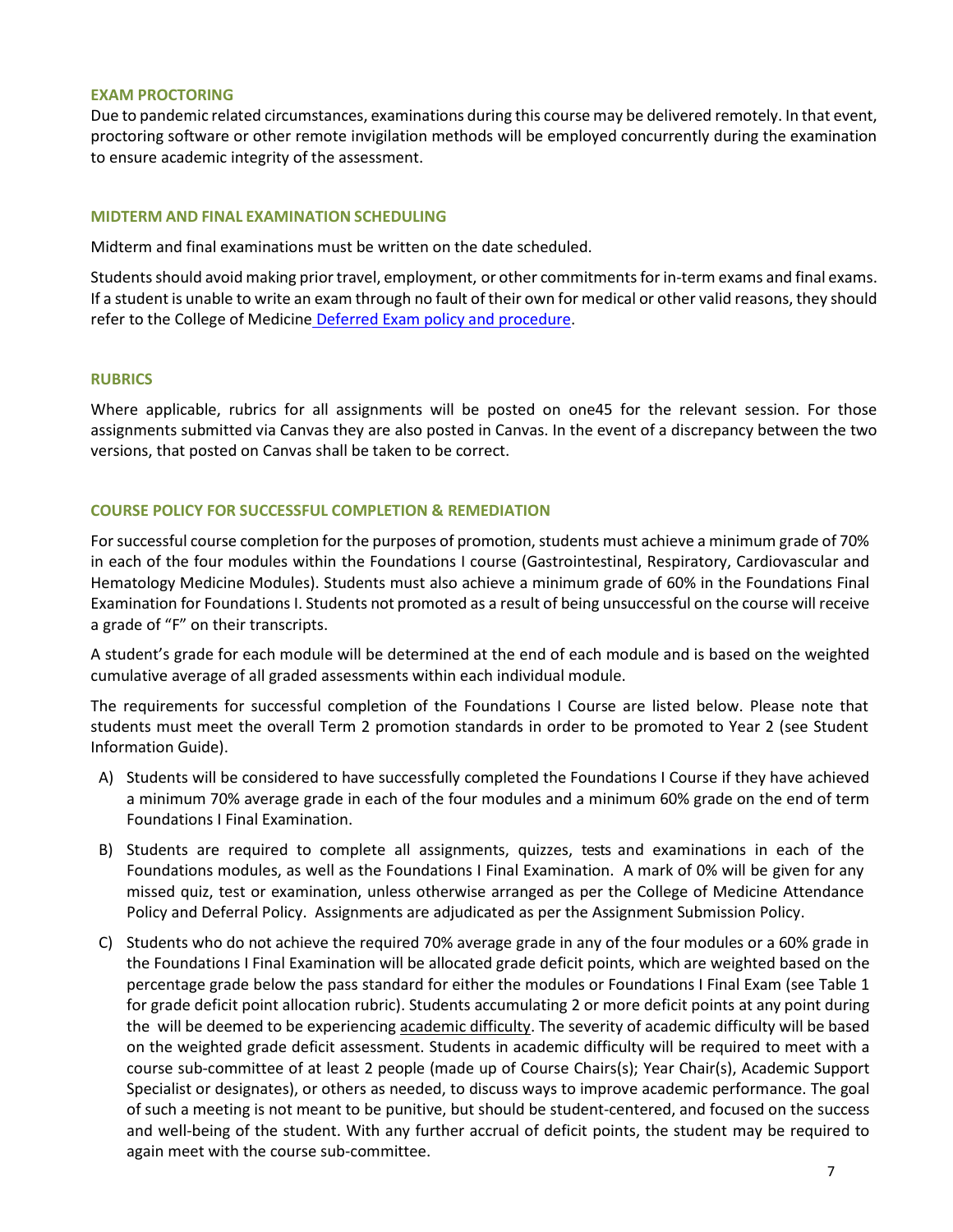- D) Students who have failed a module or the Foundations I Final Exam may be offered remediation. The determination of eligibility for any remediation will be based on the number of accumulated weighted grade deficit points (see Table 1 for grade deficit point allocation rubric), or the number of failed modules. Students who have **accrued a total of four (4) or more** grade deficit points or accrued deficit points in **three (3)** separate modules within Foundations I will be considered to have been unsuccessful in the Foundations I Course and will NOT be offered further remediation or supplemental assignments and/ or examinations as per usual course policy. Further decisions regarding academic outcomes will be adjudicated by the Year 1 (Term 2) Promotions Committee and the Student Academic Management Committee.
- E) The module director will determine the specific type of remediation needed for each individual student. Remediation may be in the form of additional assignments, assigned readings, and/or meetings with the module director or designate. The remediation timeline will begin once the student has been notified of failure in a module or the Foundations I Final. A remediation plan will be arranged between the module director and student, in consultation with the Academic Support Specialist, which will be carried out from the beginning of the remediation timeline until the date of the supplemental assessment. The module director, in consultation with the Assessment Specialist, will determine the specific type of supplemental assessment.
- F) Supplemental examinations will **only** be scheduled after the final exam period in May. Students required to remediate modules will be informed of the specific supplemental examination dates. Students should anticipate that supplemental exams for all but the final module of the term will be held within 7 days of the last final exam and that supplemental exams for the final module of the term and the Foundations I Final Exam will be held mid-June. Where students have supplemental exams in more than one module or course then adjustments may be made to the supplemental exam schedule by the Year Chair, in coordination with Course Chair/Module Director(s).

Supplemental assessments will be scheduled after the final exam period and will be scheduled by the UME office. Supplemental assessments will ONLY be offered on scheduled dates unless there are exceptional circumstances (such as personal illness, bereavement, etc.). In cases of exceptional circumstances, students should follow the [Deferred Exam Procedure](https://medicine.usask.ca/policies/deferred-exams.php) to request adjustment of their schedule. Exceptions will not be made for personal travel, and students will be required to adjust personal travel arrangements

- G) A maximum of **one (1)** supplemental examination per module will be allowed, up to the point of course failure (see D). As well, students will only be allowed to write **one (1)** supplemental examination for the Foundations I Final Exam, up to the point of course failure (see D). Students who have been unsuccessful in any supplemental examination will be deemed unsuccessful in the Foundations I course. Further decisions regarding academic outcomes will be adjudicated by the Year 1 (Term 2) Promotions Committee and the Student Academic Management Committee.
- H) If a student fails an assignment identified as a mandatory pass in a module, supplemental assignments may be written as arranged between the student, module director and/ or course chair(s). Supplemental assignments must be completed by the date set by the Module Director with the latest possible due date being two weeks after the end of the module; however, alternative earlier due dates may be arranged between student and module director.
	- **\* NOTE** All assessments including the final exam are mandatory to complete.
- I) If a failure of a supplemental examination occurs during or after the final examination period, this decision as to whether any additional remediation/supplemental assessment will be allowed will be adjudicated by the Promotions Committee and the Student Academic Management Committee.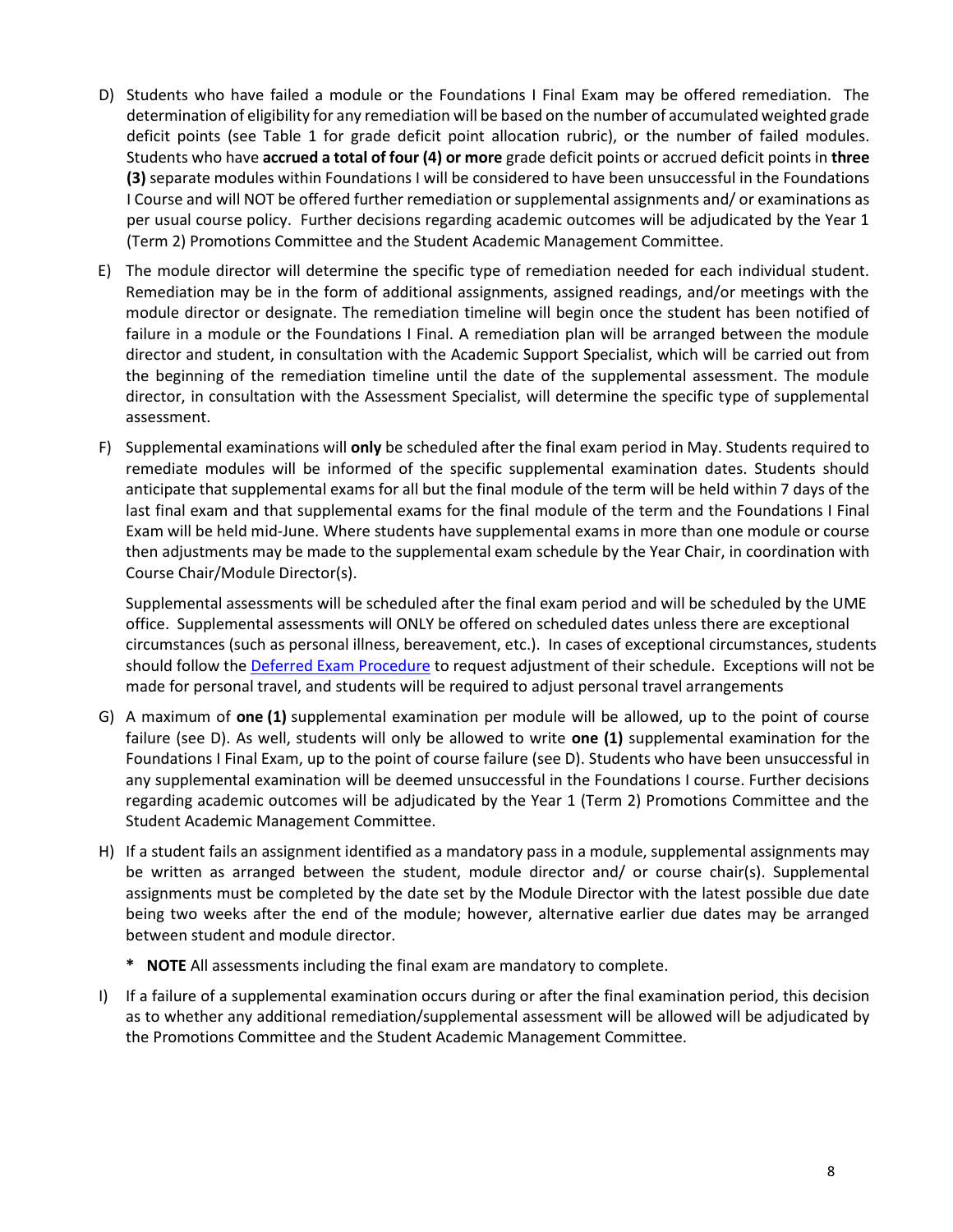- J) Success in any supplemental assessment will be accorded a maximum grade equivalent to the minimum requirement forthat component of the course (70% for a Module and 60% forthe Foundations I Final Exam).
- K) Grade deficit points will not appear on the student's transcript, nor are they transferred to any other course in the UME Program.

Students who are eligible for supplemental examination will be contacted by the Module Director and should arrange to meet with the Module Director and the Academic Support Specialist to discuss educational issues and develop a learning plan.

# **Table I: Grade Deficit Point Allocation**

|                                 | Overall grade achieved in module before remediation or grade<br>achieved in Supplemental Examinations |                       |       |
|---------------------------------|-------------------------------------------------------------------------------------------------------|-----------------------|-------|
|                                 | $< 70\%$ and $> 60\%$                                                                                 | $< 60\%$ and $> 50\%$ | < 50% |
| <b>Gastrointestinal Module</b>  |                                                                                                       | Ш                     | Ш     |
| <b>Respiratory Module</b>       |                                                                                                       | Ш                     | Ш     |
| Cardiovascular Module           |                                                                                                       | Ш                     | Ш     |
| <b>Hematology Module</b>        |                                                                                                       | Ш                     | Ш     |
| <b>Foundations I Final Exam</b> | N/A                                                                                                   |                       |       |

I: one grade deficit point; II: two grade deficit points; III: three grade deficit points; N/A: not applicable.

# **ASSESSMENT REVIEW**

Course or Module Directors will provide all students with a summary of post-examination learning points focusing on clarification of concepts where significant numbers of students appeared to have difficulty. Actual examination papers will not be made available to all students; however, in the event of specific module or examination failure students may work with the academic support team and the module/course leaders to review their examination performance and discuss concepts that students may be struggling with.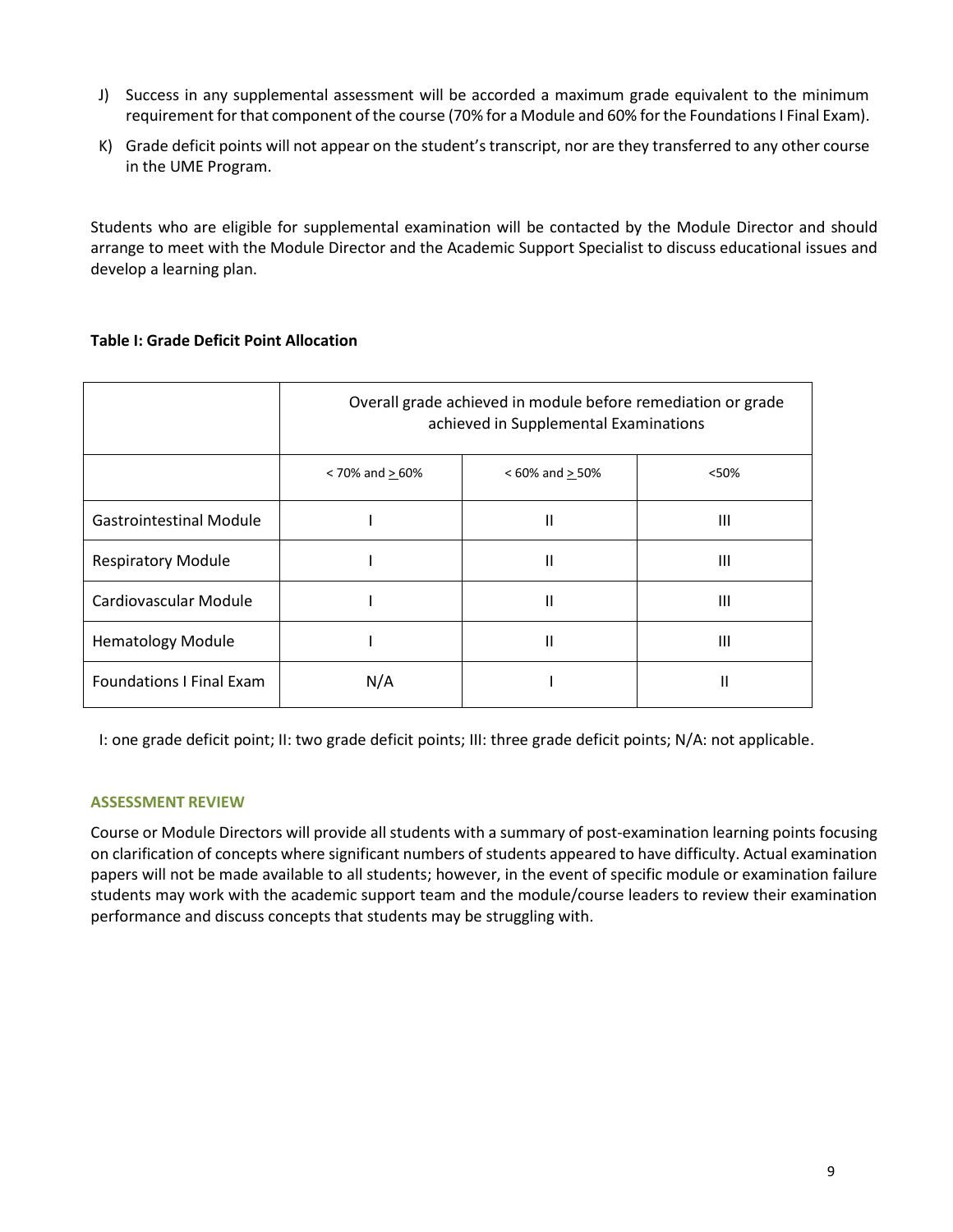# **IMPORTANT GUIDELINES FOR THIS TRANSITION TERM**

During this transition term it is important that we undertake in-person elements of this class safely. In order to do this the university has developed a set of expectations and safety protocols that all students must adhere to if they are to engage in in-person activity.

# **Throughout the Term:**

- **Protect the Pack:** Right now, the impact of student choices and activities when not on campus cannot be separated from time spent on campus. In order to "protect the pack", the university is asking all students who are doing in-person work to be mindful and do whatever possible to lower the risk that you will contract COVID-19 and bring it onto campus.
- **Know what is Required and Expected of You:** One of the critical lessons learned in dealing with COVID-19 is knowing that situations can change and we must be flexible and ready to adjust our safety protocols. Instead of listing all of the relevant information in your course outline, the university has created [a](https://covid19.usask.ca/students.php#Oncampusessentials) [webpage](https://covid19.usask.ca/students.php#Oncampusessentials) where all up-to-date information around returning to campus is listed. **You are responsible** for **regularly** checking the health and safety guidelines <https://covid19.usask.ca/about/safety.php#Expectations> and knowing what is expected of you throughout the fall term.
- **Follow all Guidance:** Students are expected to follow all guidance provided by the University's Pandemic Recovery/Response Team (PRT), College/Department, professors, lab instructors, TAs, and any other staff member involved in the in-person academic program activities (e.g., Protective Services, Safety Resources).
- **Key Channels of Communication**: If there is a need for the class to pause meeting in-person for a period of time you will be notified. If this occurs, you will be provided with detailed information on what you will need to do in place of the in-person class sessions (e.g., read content posted in Canvas, complete learning activities in Canvas).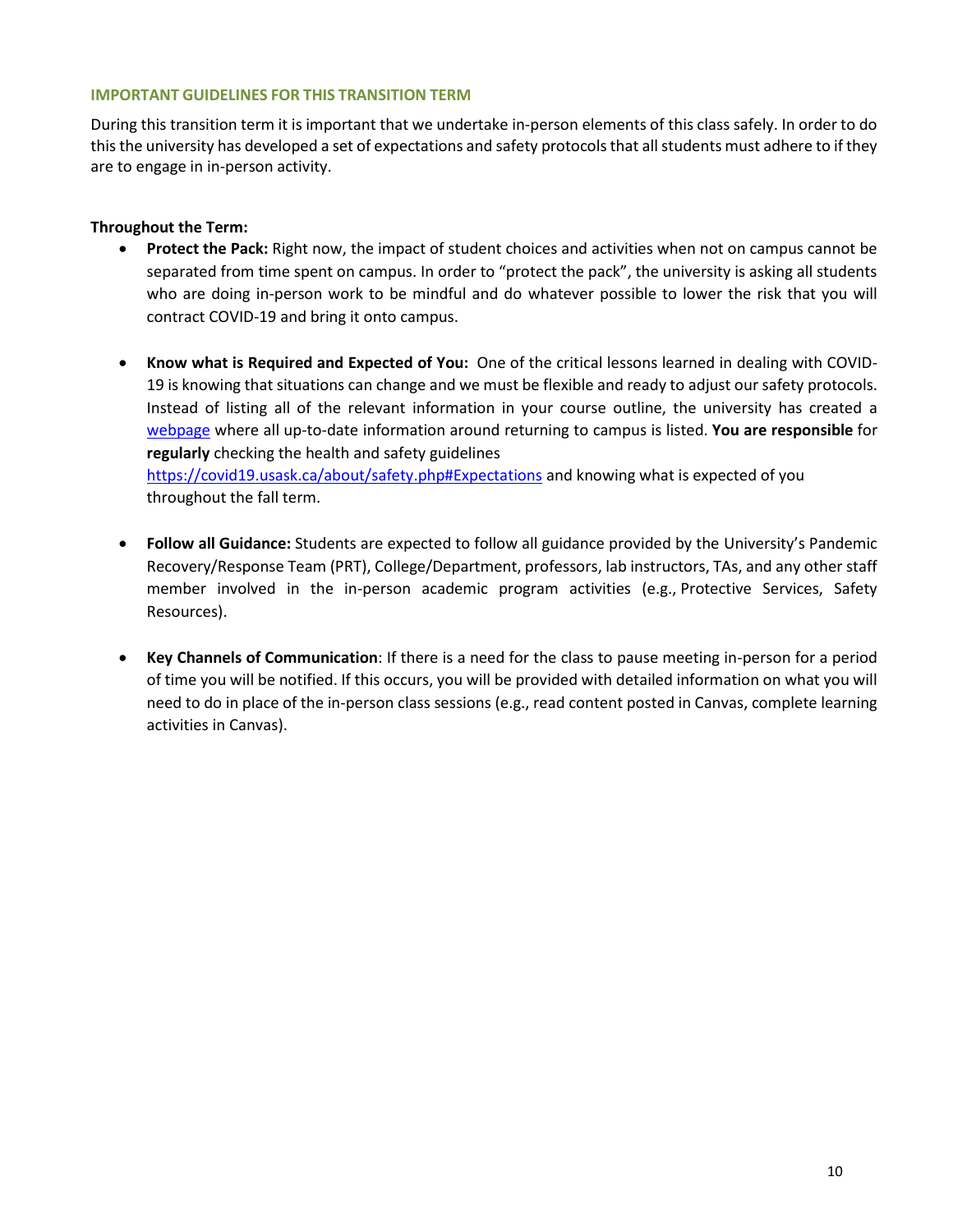# **Foundations in Clinical Medicine I – Module Syllabus**

This section of the course syllabus will describe the specific objectives, requirements and expectations, and assessment procedures for each module within the Foundations in Clinical Medicine I Course.

**MODULE 1** 

**Gastrointestinal**

# **MODULE DIRECTOR**

**Dr. Edward Ha** Email: eddy.ha@usask.ca

Phone Number: (306) 844-1002

Office Location: RUH 2658

Office Hours: Please contact to arrange a meeting

# **MODULE DESCRIPTION**

The Gastrointestinal module is designed to provide to the undergraduate medical student an overview of the normal function and structure of the gastrointestinal system. The module also provides a learning experience to understand how common disease processes may affect the GI system to create gastrointestinal illness. The symptoms and the clinical approach to these symptoms will be provided along with discussion of specific common GI illnesses. This will be accomplished by a combination of traditional lectures on common GI complaints along with lectures on specific diseases. Small group sessions will be held to apply the knowledge learned in the formal lectures using case discussions.

# **MODULE OBJECTIVES**

By the completion of this module, students will be able to:

- 1. Describe the normal function of the gastrointestinal tract and how the system can be affected by disease processes to create clinical illness.
- 2. Develop an approach to the differential diagnosis of common and serious GI presentations.
- 3. Describe common and serious GI conditions including their epidemiology and clinical features including history and physical findings.
- 4. Select and interpret testing for appropriate screening, surveillance and diagnosis of GI conditions.
- 5. Describe management of common GI conditions.

# **MODULE SCHEDULE**

All information relating to this course is available in one45. Please check one45 **DAILY** to ensure that you have the most current schedule information.

#### **REQUIRED RESOURCES**

First Principles of Gastroenterology and Hepatology in Adults and Children *(Note: this is an on-line textbook which is free to download at: www.giandhepatology.com)*

Students will benefit from preparation prior to sessions. This is expected prior to the small group interactive discussions. Further individual session resources and pre-readings may also be posted within One45.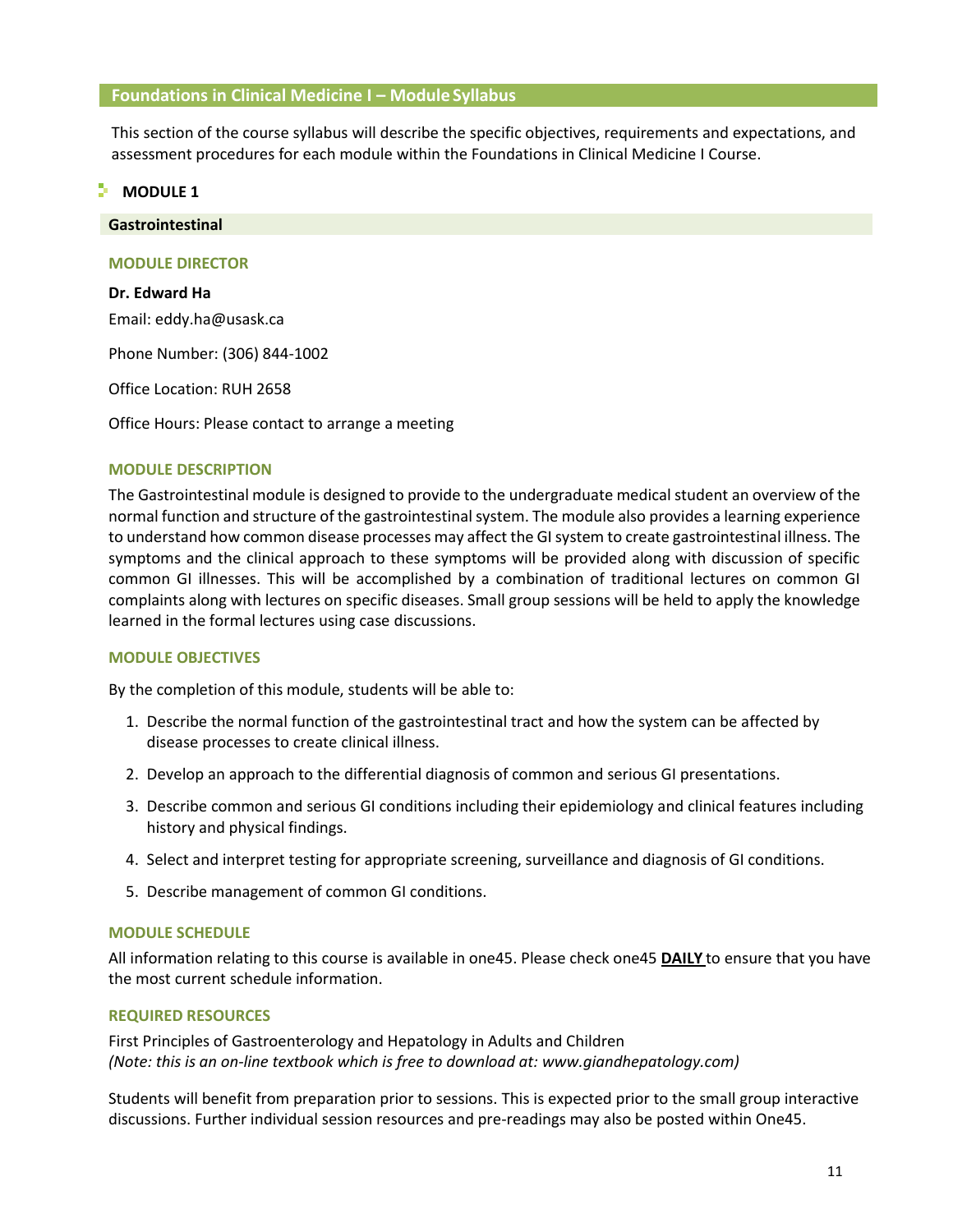#### **MODULE DELIVERY**

Students will learn through a variety of methods, including:

- Large group didactic lectures
- Interactive small group learning sessions

Independent self-directed reading and exercises including assignments

# **STUDENT ASSESSMENT**

| Assessments                                    | 20% |
|------------------------------------------------|-----|
| <b>Histology Assignment</b>                    | 5%  |
| <b>Clinical Practice Guidelines Assignment</b> | 5%  |
| <b>Colonic Diverticulosis Assignment</b>       | 5%  |
| Imaging Assignment                             | 5%  |
|                                                |     |
| Exams                                          | 80% |
| Mid-Module                                     | 30% |
| End of Module                                  | 50% |

## *Assessment 1: Histology Assignment*

| Value:       | 5% of Final Grade                                                                                 |
|--------------|---------------------------------------------------------------------------------------------------|
| Due Date:    | January 23, 2022                                                                                  |
| Description: | Exploration of gastrointestinal histology knowledge through short answers in take-home<br>format. |

#### *Assessment 2: Clinical Practice Guideline Assignment*

Value: 5% of FinalGrade

Due Date: January 12, 2022

Description: Assignment to solidify learning around previously presented material and to

introduce the application of guidelines and evidence-based medicine to clinical practice.

# *Assessment 3: Colonic Diverticulosis Assignment*

Value: 5% of FinalGrade

Due Date: January 19, 2022

Description: Assignment to solidify learning around colonic diverticulosis.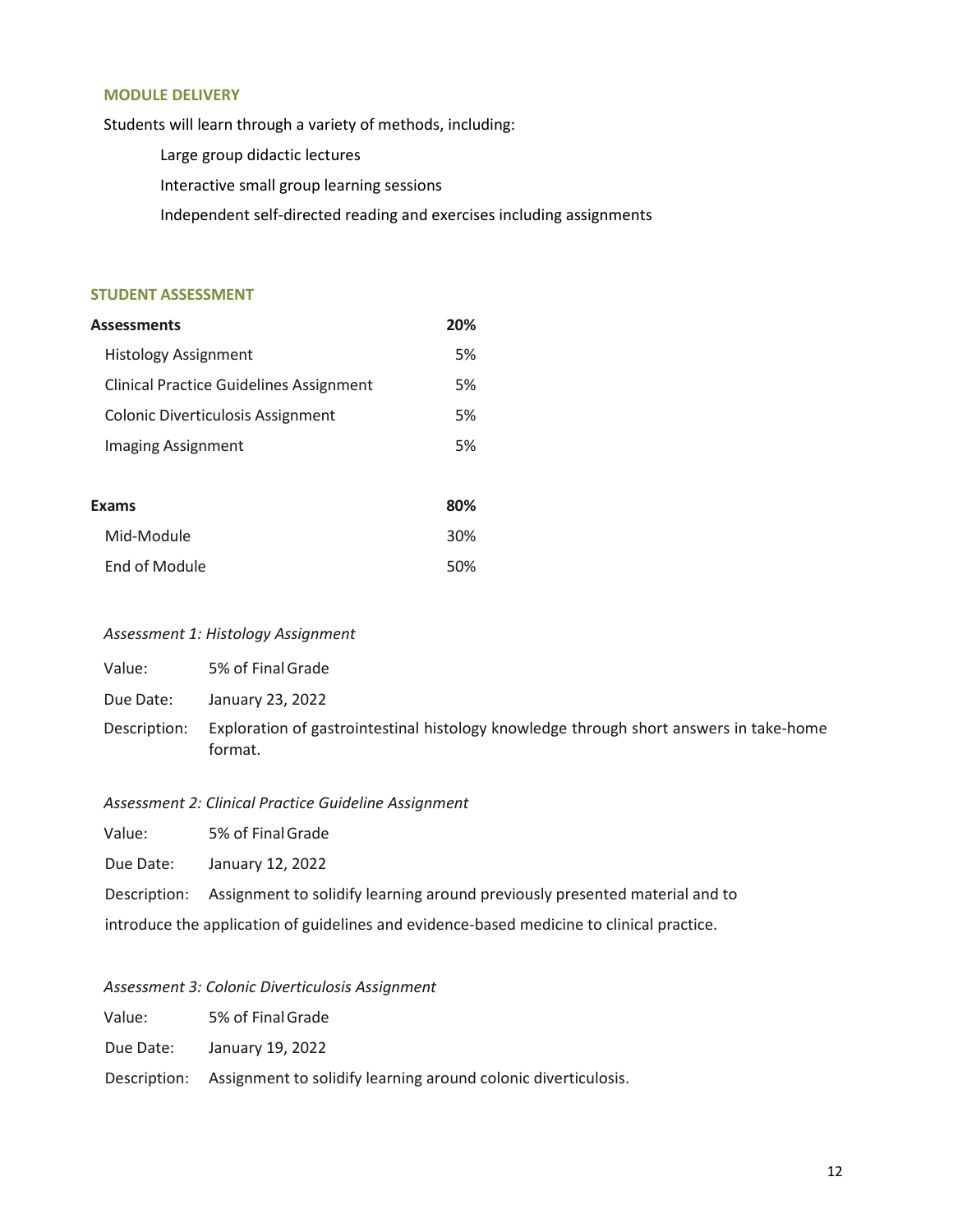# *Assessment 4: Imaging Assignment*

Value: 5% of FinalGrade

Due Date: January 28, 2022

Description: Assignment to solidify learning around imaging related to GI conditions.

# *Mid-Module Exam*

Value: 30% of FinalGrade

Date: January 14, 2022

Description: Question type may include: multiple choice, multiple choice multiple answer, fill in the blank, true-false, short answer, matching, and extended written questions based on all content up to and including January 12, 2022.

# *End of Module Exam*

| Value: | 50% of Final Grade |
|--------|--------------------|
|--------|--------------------|

Date: January 31, 2022

Description: Based on ALL module content, weighted more heavily on content not covered on mid-module exam. Question type may include: multiple choice, multiple choice multiple answer, fill in the blank, true-false, short answer, matching, and extended written questions based on all content up to and including January 28, 2022.

Please refer to overall course promotion/failure/remediation standards outlined earlier in this syllabus.

# **COURSE EVALUATIONS QUALITY IMPROVEMENT**

The following changes reflect course quality review recommendations and student feedback:

- 1. Further opportunities for application of material to clinical scenarios.
- 2. Dedicated review sessions and exam preparation.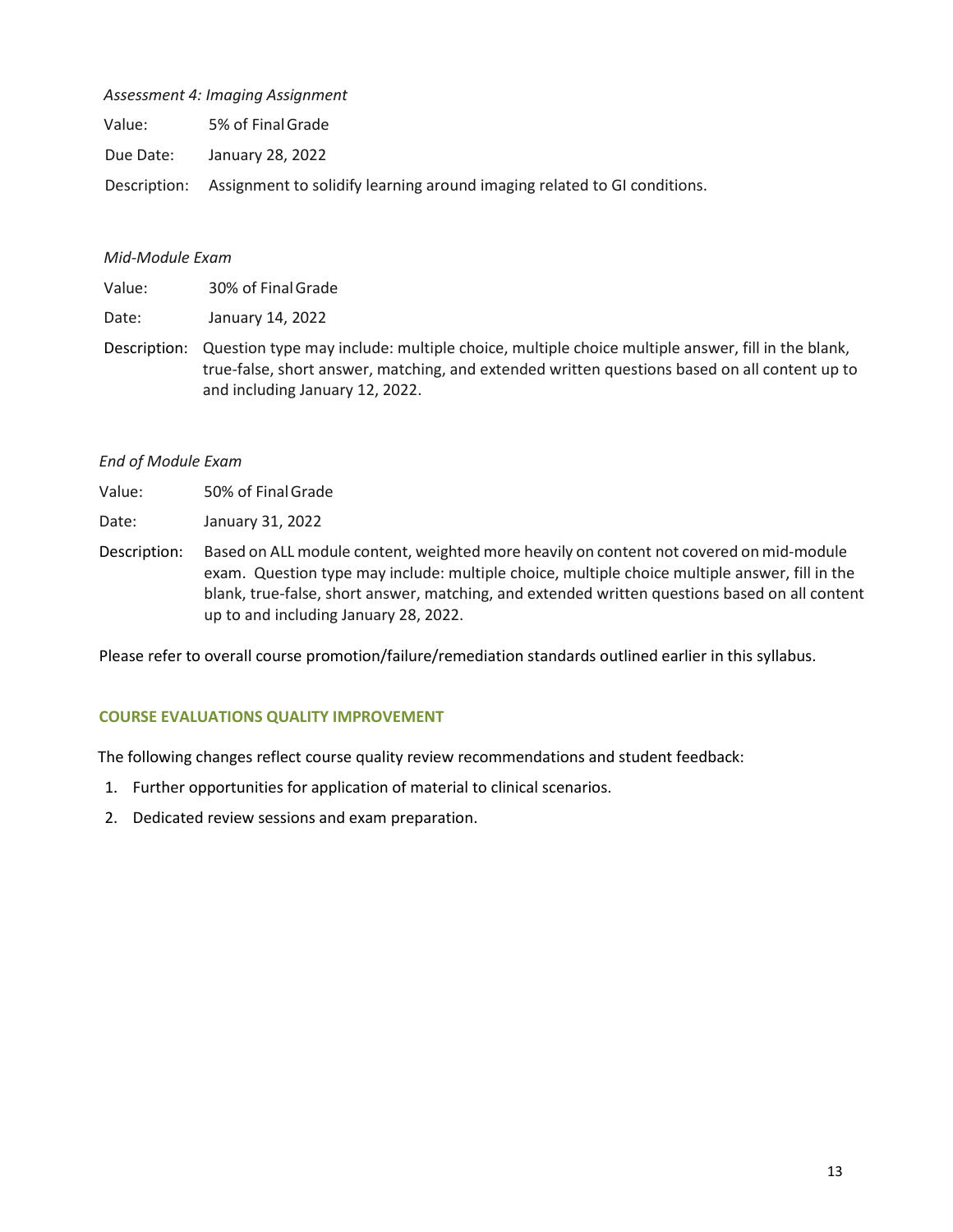# **MODULE 2**

#### **Respiratory**

| <b>MODULE CO-DIRECTORS</b>                        |                                                   |
|---------------------------------------------------|---------------------------------------------------|
| Dr. Chung Chun (Anderson) Tyan                    | <b>Dr. Jared Diederichs</b>                       |
| Email Address: cht995@mail.usask.ca               | Email Address: j.diederichs@usask.ca              |
| Phone Number: (306) 956-3444 (Ext 2)              | Phone Number: c/o Cheryl Pfeifer (306) 966-6138   |
| Office Location: 420-210 Ave P S                  | Office Location: 200-3211 Preston Ave S           |
| Office Hours: please contact to arrange a meeting | Office Hours: please contact to arrange a meeting |

#### **MODULE DESCRIPTION**

This module will include the study of respiratory related physiology in addition to the pathophysiology, diagnosis, prognosis and treatment of respiratory related diseases. Students will develop a clinical approach for patients with common and urgent thoracic/respiratory system problemsincluding upper and lower airway, pleural and parenchymal disease/disorders/trauma/malignancies. Major vertical themes will be emphasized including public health implications related to respiratory diseases.

#### **MODULE OBJECTIVES**

By the completion of this module, students will be able to:

- 1. Construct a differential diagnosis in a patient presenting with airway/thoracic/respiratory abnormalities.
- 2. Order and interpret appropriate investigations.
- 3. Outline a management plan for patients with an airway/thoracic/respiratory disease/disorder.
- 4. Explain the pathogenesis and pathophysiology of common or urgent respiratory/thoracic diseases/disorders.

#### **MODULE SCHEDULE**

All information relating to this course is available in one45. Please check one45 **DAILY** to ensure that you have the most current schedule information**.**

#### **REQUIRED RESOURCES**

#### **(On reserve at the Leslie and Irene Dubé Health Sciences Library)**

West JB (J Burnard), Luks A. West's Pulmonary Pathophysiology: The Essentials. New York: Woulters Kluwer, 2017.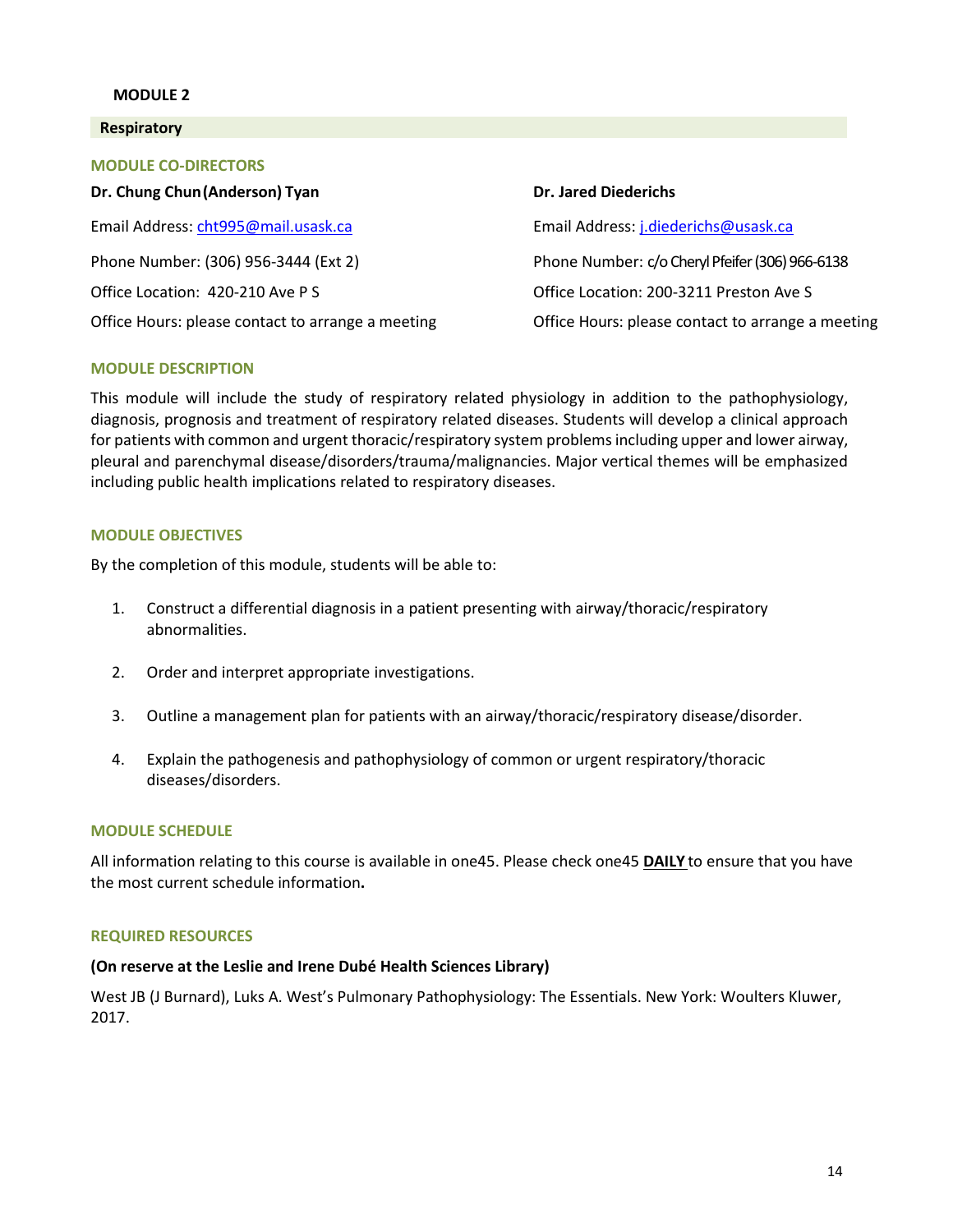Additional resource materials recommended to students include:

Online lectures by J.B. West: [https://meded.ucsd.edu/ifp/jwest/resp\\_phys/](https://meded.ucsd.edu/ifp/jwest/resp_phys/)

Kasper D, Fauci, A, Hauser S, Longo D, Jameson JL, Loscalzo J. Harrison's principles of internal medicine (19th ed.) New York: McGraw-Hill, 2015. Available online at [https://sundog.usask.ca/record=b3724955~S8.](https://sundog.usask.ca/record%3Db3724955~S8)

Chapter Nine of the Undergraduate Imaging addresses CX[R https://undergradimaging.pressbooks.com/front](https://undergradimaging.pressbooks.com/front-matter/introduction/)[matter/introduction/](https://undergradimaging.pressbooks.com/front-matter/introduction/)

Acid-Base Workbook (See materials posted under Session One of this module in One45). \*this workbook include in depth renal causes of acid-base disorder and it not examined in the respiratory module.

Further individual session resources and pre-readings may also be posted within One45.

# **MODULE DELIVERY**

Students will learn through a variety of methods, including:

- Large group didactic session with case-based questions within the session
- Interactive small group case-based learning sessions,
- Independent self-directed reading and exercises,
- Histology laboratory experience with virtual microscopy slides
- **Note:** Student pre-reading is required in this module. Students are strongly encouraged to come to class prepared to actively participate in the educational sessions.

#### **STUDENT ASSESSMENT**

| Assessments                 | 30% |
|-----------------------------|-----|
| Quiz I                      | 10% |
| Quiz II                     | 10% |
| <b>Histology Assignment</b> | 5%  |
| Palliative Care Assignment  | 5%  |
|                             |     |
| Exams                       | 70% |
| Mid-Module                  | 25% |
| End of Module               | 45% |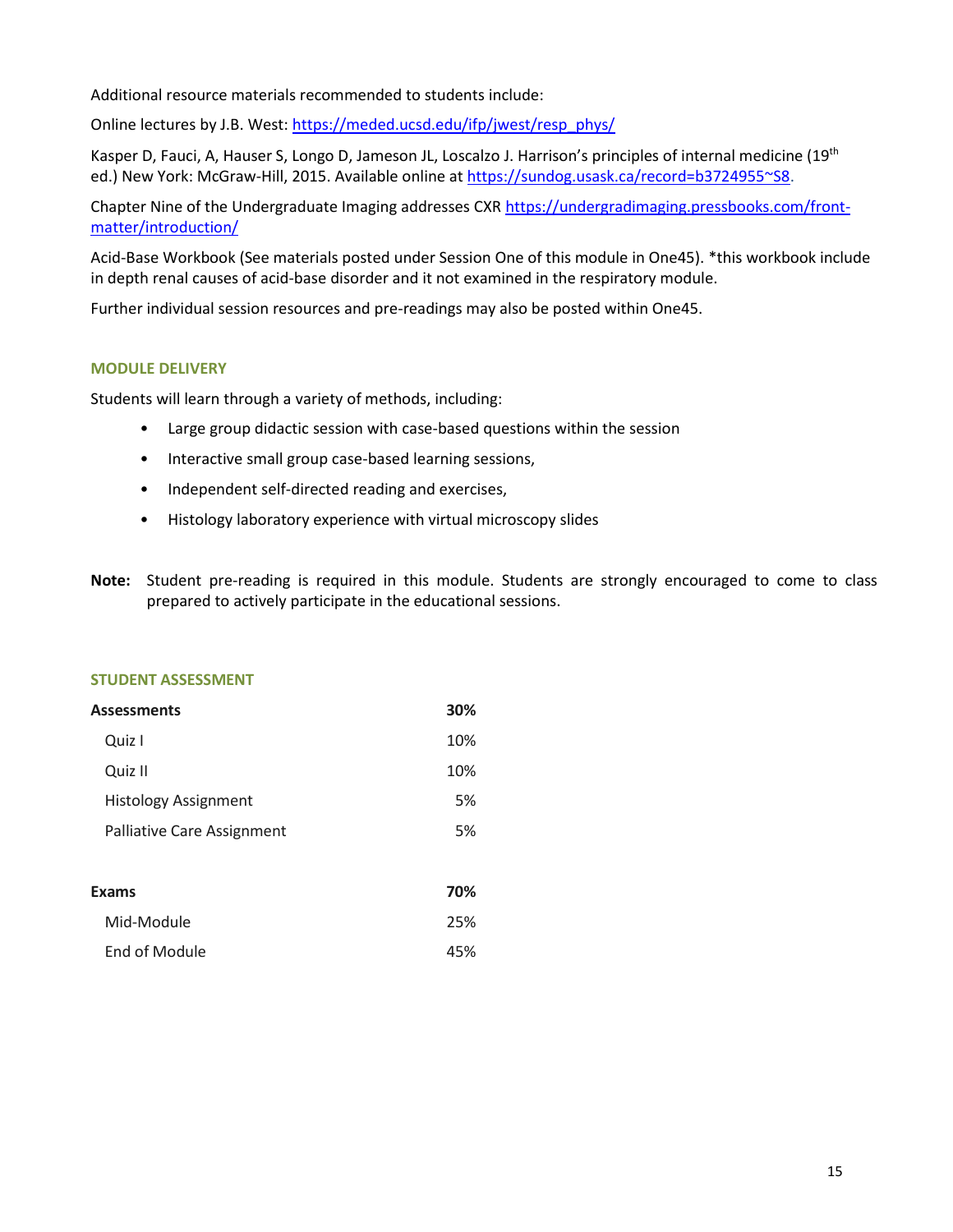|              | Assessment 1: Histology Assignment                      |
|--------------|---------------------------------------------------------|
| Value:       | 5% of Final Grade                                       |
| Due Date:    | February 7, 2022                                        |
| Description: | Take home quiz downloaded and submitted through Canvas. |

| Assessment 2: Quiz I |                                                                     |
|----------------------|---------------------------------------------------------------------|
|                      | Quiz Value: 10% of Final Grade                                      |
|                      | Posting Date: February 4, 2022                                      |
| Due Date:            | February 8, 2022                                                    |
|                      | Description: On-line quiz covering physiology, ABGs, CXRs and PFTs. |

| Assessment 3: Quiz II |                                                                                                         |
|-----------------------|---------------------------------------------------------------------------------------------------------|
| Quiz Value:           | 10% of Final Grade                                                                                      |
| Posting Date:         | February 14, 2022                                                                                       |
| Due Date:             | February 18, 2022                                                                                       |
| Description:          | On-line quiz covering all material on adult Respirology topics from February 9 to February 17,<br>2022. |

| Description: | On-line quiz covering all material on adult Respirology topics from February 9 to |
|--------------|-----------------------------------------------------------------------------------|
|              | 2022.                                                                             |
|              |                                                                                   |
|              |                                                                                   |
|              |                                                                                   |

| Value:       | 5% of Final Grade                             |
|--------------|-----------------------------------------------|
| Due Date:    | February 15, 2022                             |
| Docerintian: | Narrative responses to questions related to r |

*Assessment 4: Palliative Care Assignment*

Description: Narrative responses to questions related to palliative care following the Asthma and COPD Case Study. Your assignment is to be posted on Canvas. Assignments will be graded by small group tutors according to the posted rubric.

# *Mid-Module Exam*

| 25% of Final Grade<br>Value: |
|------------------------------|
|------------------------------|

- Date: February 14, 2022
- Description: Comprehensive question type may include: multiple choice, multiple choice multiple answer, fill in the blank, true-false, short answer, matching, and extended written questions based on all content up to and including February 11, 2022.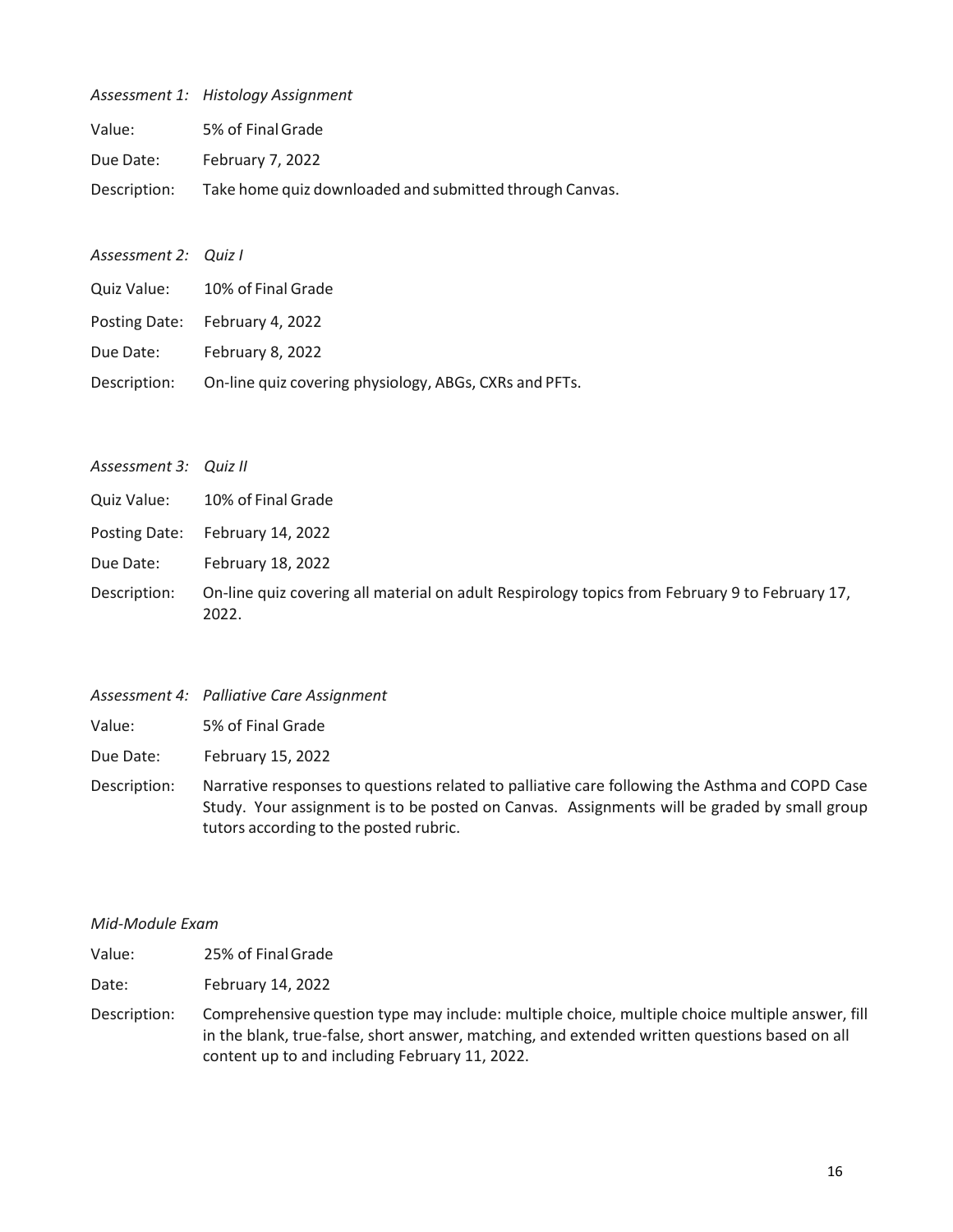*End of Module Exam*

Value: 45% of FinalGrade

Date: March 7, 2022

Description: Comprehensive exam. Question type may include: multiple choice, multiple choice multiple answer, fill in the blank, true-false, short answer, matching, and extended written questions.

Please refer to overall course promotion/failure/remediation standards outlined earlier in this syllabus.

# **COURSE EVALUATIONS FOR QUALITY IMPROVEMENT**

The following changes reflect course quality review recommendations and student feedback:

- 1. Content added regarding the impacts of climate change on respiratory health, including didactic lecture and small group cases.
- 2. Module directors will offer weekly optional virtual review sessions.
- 3. Didactic lectures will continue to be delivered as either live in person or pre-recorded.
- 4. Content on COVID 19 added/updated.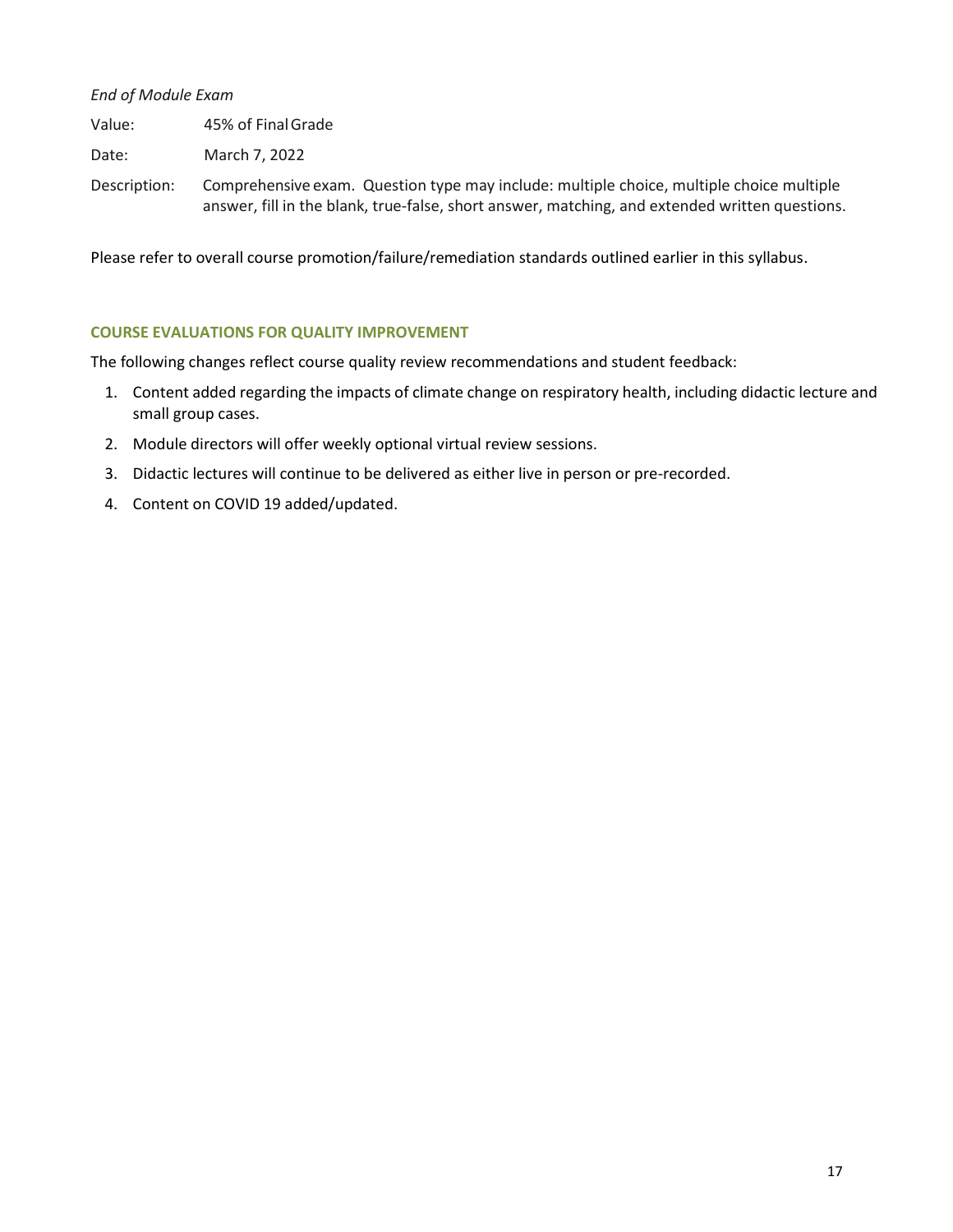# **MODULE 3**

#### **Cardiovascular**

# **MODULE CO-DIRECTORS**

| Dr. Desiree Rouleau                              | Dr. Mike Cenkowski                               |
|--------------------------------------------------|--------------------------------------------------|
| Email Address: desiree.rouleau@usask.ca          | Email Address: c/o cheryl.pfeifer@usask.ca       |
| Phone Number: please use email to contact        | Phone Number: please use email to contact        |
| Office Location: RUH Emergency Physician Office  | Office Hours: please contact to arrange meetings |
| Office Hours: please contact to arrange meetings |                                                  |

#### **MODULE DESCRIPTION**

This module will include the study of cardiovascular related anatomy and physiology in addition to the pathophysiology, diagnosis, prognosis and treatments of cardiovascular related diseases. Students will develop a clinical approach for patients with common and urgent/emergent cardiac and vascular related problems including peripheral vascular, ischemic, dysrhythmic, valvular, inflammatory and pediatric congenital disease/disorders. Major vertical themes will be emphasized including preventative medicine implications related to cardiovascular diseases.

## **MODULE OBJECTIVES**

By the completion of this module, students will be able to:

- 1. Construct a differential diagnosis for a patient presenting with cardiovascular related symptomatology or abnormalities.
- 2. Order appropriate medical investigations and be able to interpret them.
- 3. Outline a management plan for patients with cardiovascular related disease/disorders.
- 4. Explain the pathogenesis and pathophysiology of common or urgent/emergent cardiac and/or vascular related diseases/disorders.
- 5. Describe evidence-based approaches to primary and secondary prevention of cardiovascular disease.

#### **MODULE SCHEDULE**

All information relating to this course is available in one45. Please check one45 **DAILY** to ensure that you have the most current schedule information.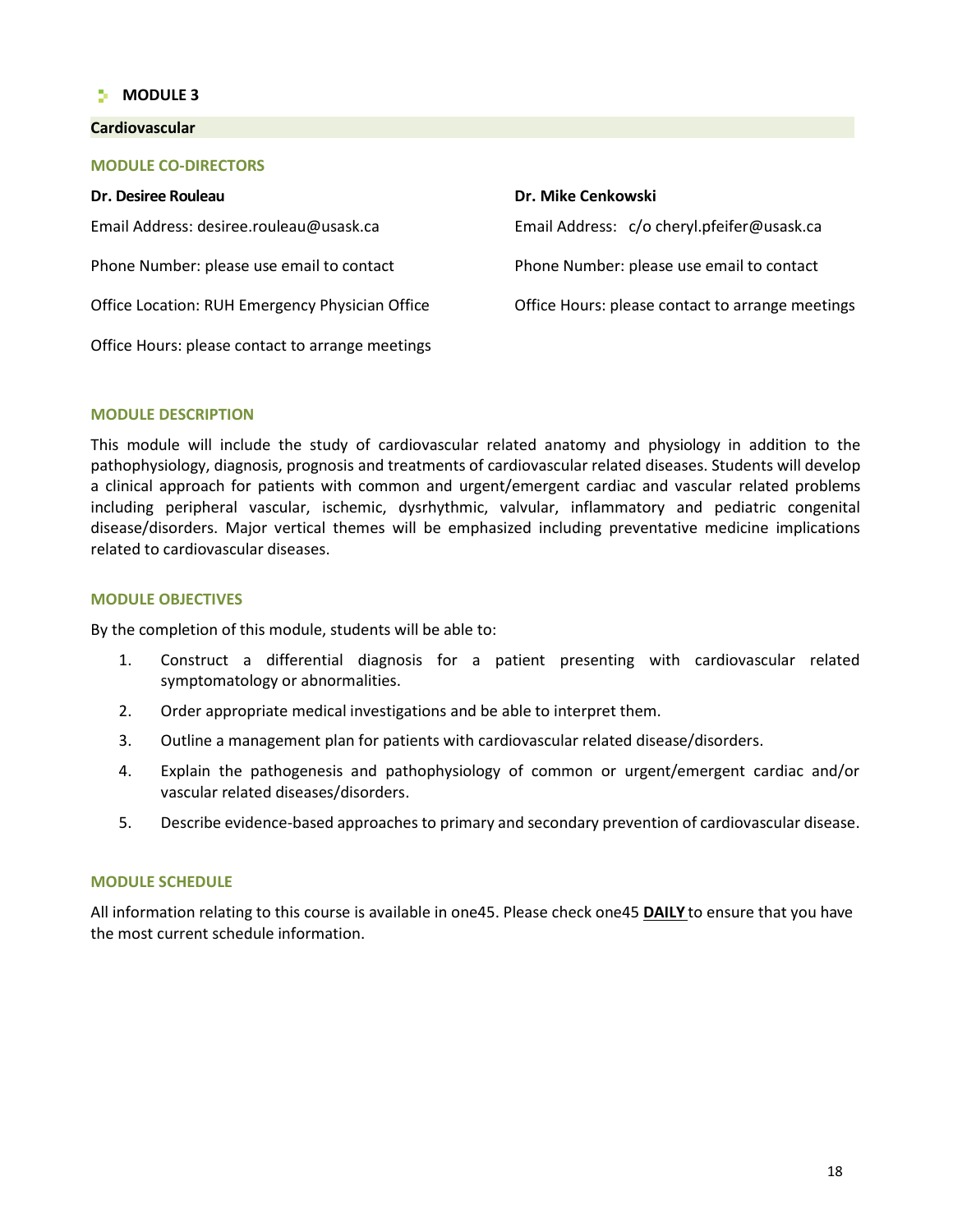#### **RECOMMENDED RESOURCES**

## **(\* denotes available at the Leslie and Irene Dubé Health Sciences Library)**

Pathophysiology of Heart Disease: An introduction to cardiovascular medicine. (2020), Lilly L. \*

The Only EKG Book You'll Ever Need. (2019), Thaler, M. \*

A case workbook of electrocardiograms and clinical cases for use in small group sessions will be provided to each student via One45.

ECG Module at teachingmedicine.com – students will be contacted early in the Foundations course to be enrolled in the on-line course to be able to access the ECG module at [www.teachingmedicine.com](http://www.teachingmedicine.com/)

Further course/individual session resources and pre-readings may also be posted within One45.

#### **MODULE DELIVERY**

Students will learn through a variety of methods, including:

Large group didactic, interactive and case-based problem solving sessions

Interactive small group learning sessions

Independent self-directed reading and exercises

**Note:** Student pre-reading isrequired in this module. Students are strongly encouraged to come to class prepared to actively participate in the educational sessions.

#### **STUDENT ASSESSMENT**

| Assessments                       |    |
|-----------------------------------|----|
| <b>Patient Voice Assignment</b>   | 3% |
| ECG On-Line Module Assignment     | 9% |
| Number Needed to Treat Assignment | 3% |
| Introduction to CV Quiz           | 5% |
| <b>ECG Quiz</b>                   | 5% |
|                                   |    |

| <b>Exams</b>  |     |
|---------------|-----|
| Mid-Module    | 30% |
| End of Module | 45% |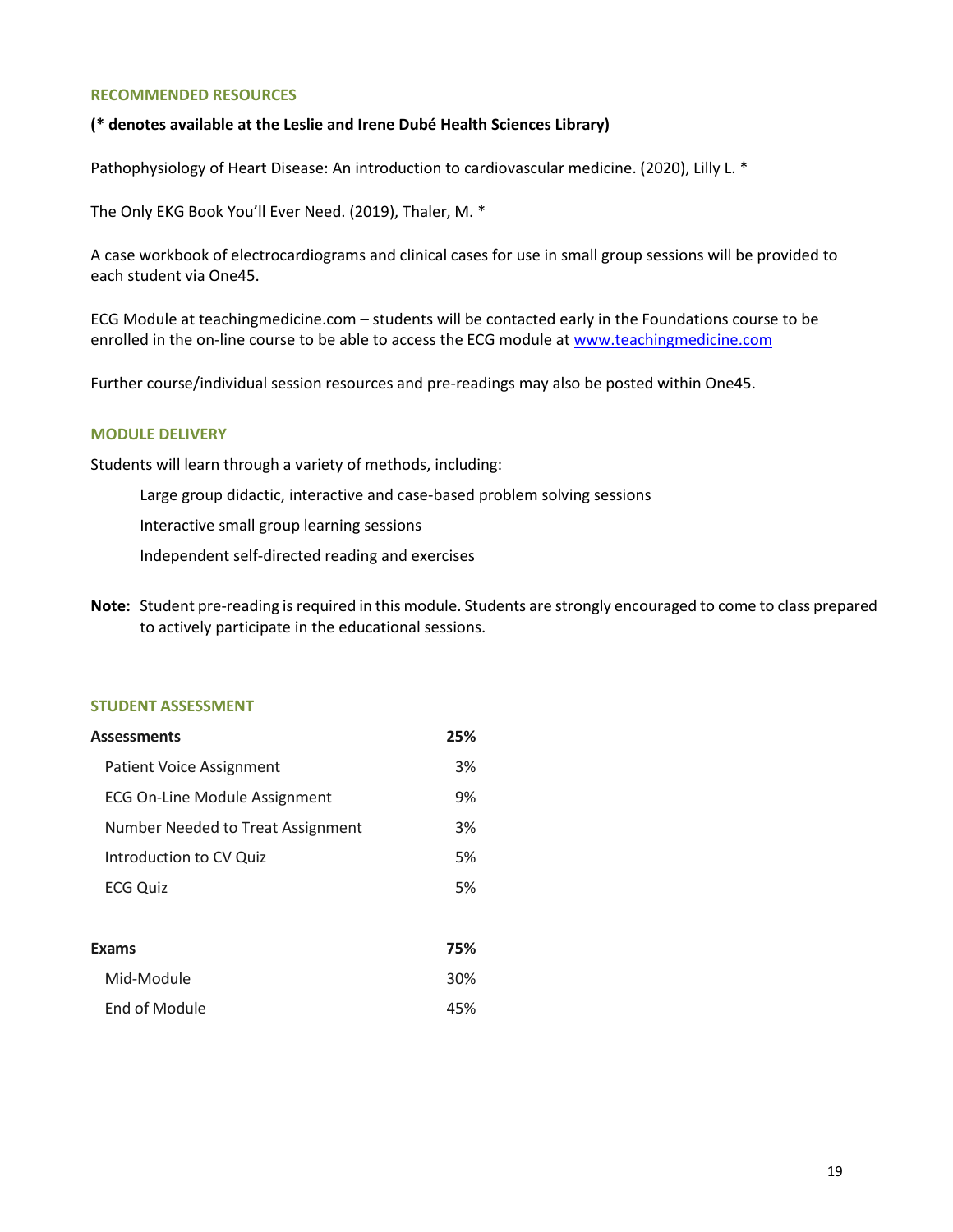*Assessment 1: Number Needed to Treat Assignment\**

| Value: | 3% of Final Grade |
|--------|-------------------|
|        |                   |

Due Date: March 17, 2022

Description: Following the in-class presentation, complete on-line assignment using the Number Needed to Treat (NNT) concept. This session will be mandatory as per Attendance policy.

*Assessment 2: Patient Voice Assignment \**

Value: 3% of FinalGrade

Due Date: April 7, 2022

Description: In short answer format, reflect upon insight gained into CV patient experience. This will be an inclass assessment, mandatory as per Attendance policy.

# *Assessment 3: ECG On-Line Module Participation*

| Value:    | 9% of Final Grade                                                                 |
|-----------|-----------------------------------------------------------------------------------|
|           | 6% of the final grade will be awarded through completion of the assigned modules. |
|           | 3% of the final grade will be scored through the online ECG In-Class Quiz.        |
| Due Date: | Module Completion: April 8, 2022 at 11:59 pm                                      |
|           | In-Class Quiz: March 30, 2022                                                     |
|           |                                                                                   |

- Description: On-line module participation to build understanding of ECGs and improve comfort with interpreting ECGs. Available at: [teachingmedicine.com.](file:///C:/Users/chp048/AppData/Local/Temp/teachingmedicine.com)
- *Quiz 1: Introduction to CV*
- Value: 5% of FinalGrade

Date: March 17, 2022

- Description: In-class quiz on basic sciences and principles of cardiovascular disease. On materials from March 2 up to and including March 6.
- *Quiz 2: ECG Canvas Quiz*

| Value: | 5% of Final Grade |
|--------|-------------------|
|        |                   |

Date: April 1, 2022

Description: Canvas exam to strengthen interpretation skills for common and important ECGs.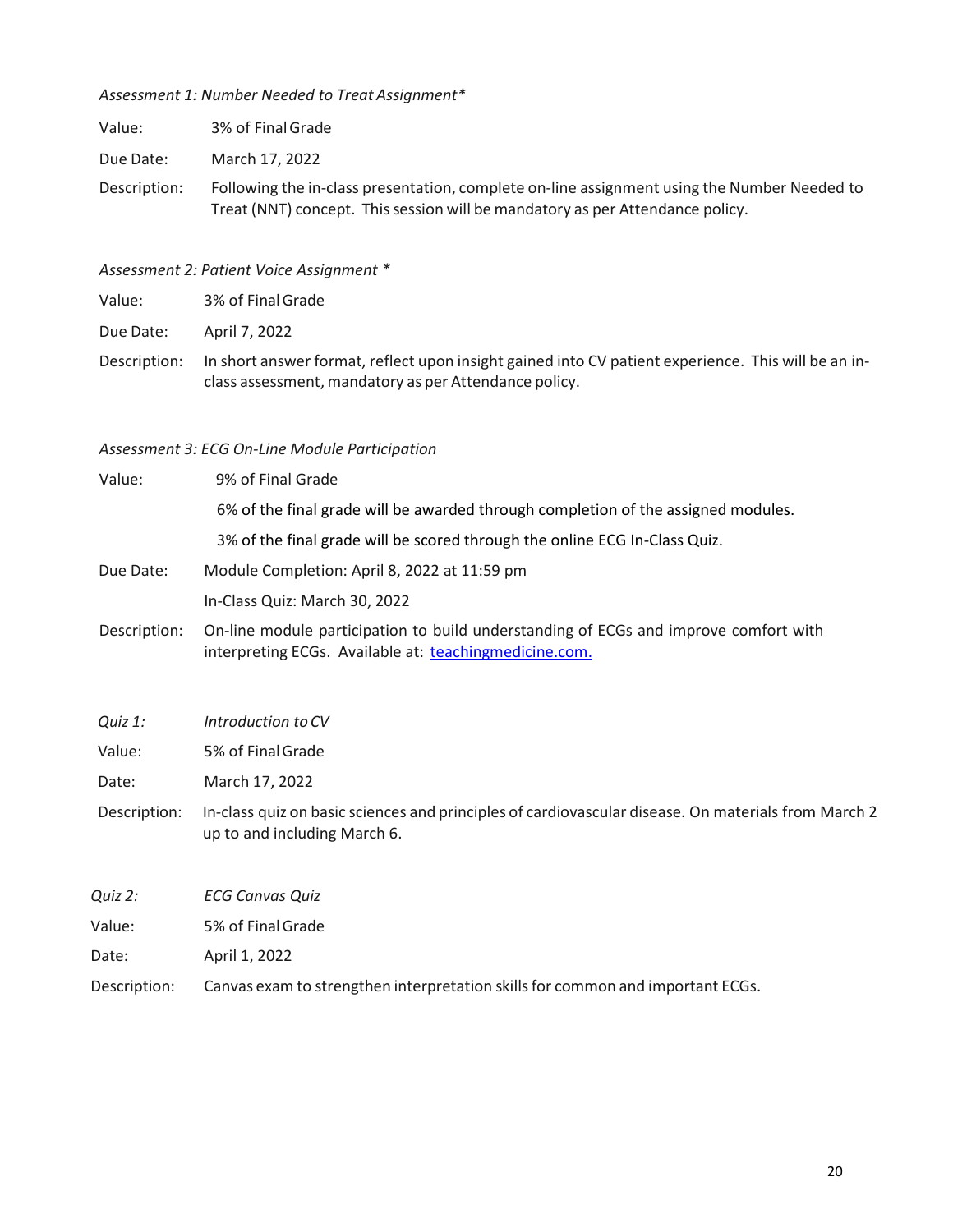# *Mid-Module Exam*

Date: March 22, 2022

Description: Questions on basic sciences of cardiology, hypertension, peripheral vascular disease, and ischemic heart disease.

> Question type may include: multiple choice, multiple choice multiple answer, fill in the blank, truefalse, short answer, matching, and extended written questions based on all content up to and including CAD cases March 18.

# *End of Module Exam*

Value: 45% of FinalGrade

Date: April 11, 2022

Description: Comprehensive questions on full course content, weighted slightly more heavily to those topics not on the midterm, including dysrhythmia, heart failure, valvular disease and pediatric heart disease.

> Question type may include: multiple choice, multiple choice multiple answer, fill in the blank, truefalse, short answer, matching, and extended written questions based on all content up to and including April 8.

Please refer to overall course promotion/failure/remediation standards outlined earlier in this syllabus.

\* In-class assessments – these sessions will be mandatory as per Attendance Policy.

# **COURSE EVALUATIONS QUALITY IMPROVEMENT**

The following changes reflect course quality review recommendations and student feedback:

- 1. Pre-reading assignments for each lecture will be provided to help establish a foundation for the lecture content and to emphasize key concepts in cardiovascular medicine.
- 2. Each lecture will contain at least 1 practice exam question that will be reflective of typical exam questions.
- 3. Content provided in the heart failure/cardiomyopathy lectures will be simplified and taught by fewer lecturers, to improve continuity and reduced material overlap.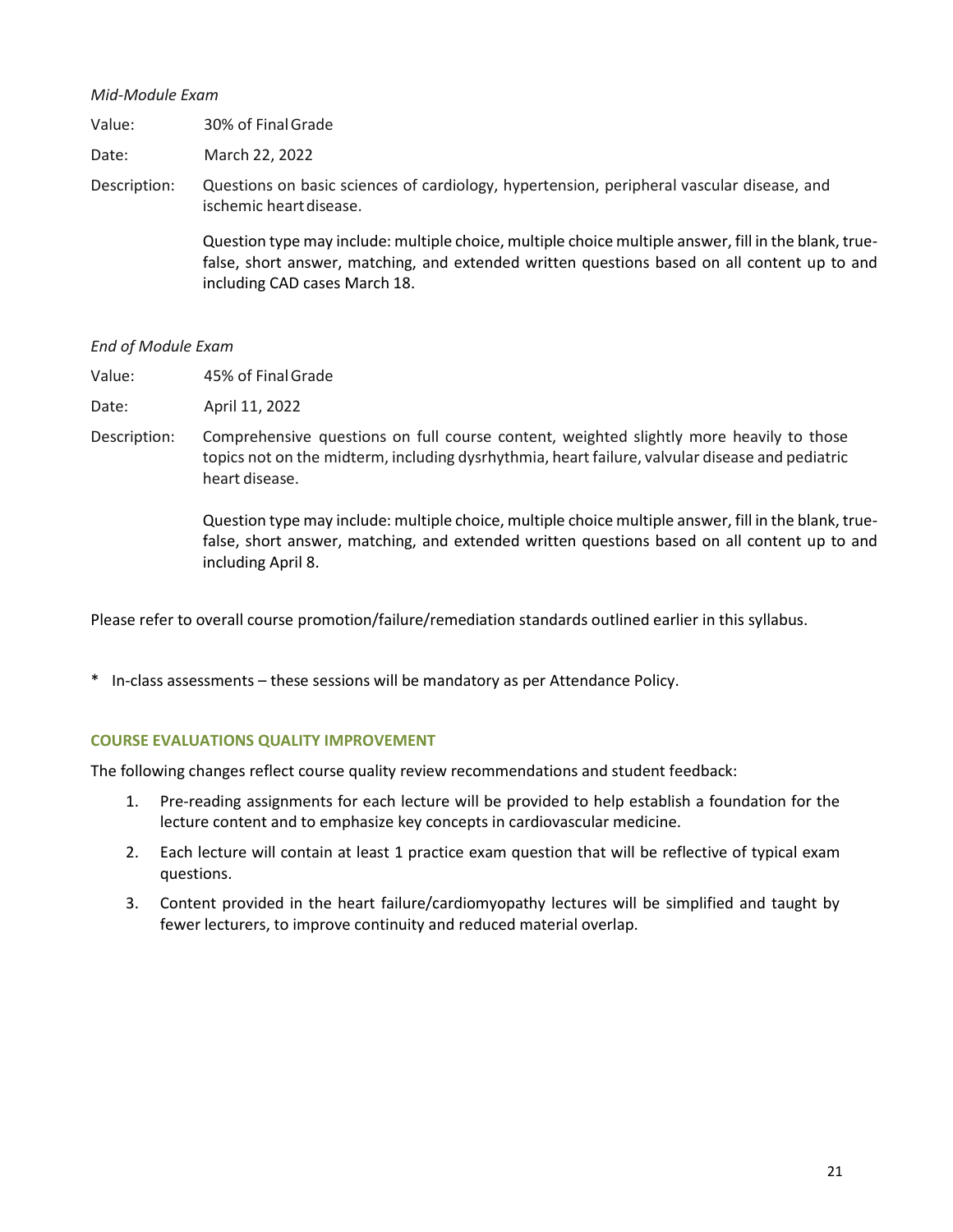# **MODULE 4**

# **Hematology**

**MODULE DIRECTOR**

Dr. Kelsey Brose Email Address[: kelsey.brose@saskcancer.ca](mailto:kelsey.brose@saskcancer.ca)

Phone Number: (306) 655-1483 Office Location: RUH 2609 Office Hours: please contact for meeting

#### **MODULE DESCRIPTION**

Hematology is the study of blood and blood diseases. This module will include the study of the physiology of blood/hematologic system componentsin addition to the pathophysiology, diagnosis, prognosis and treatment of blood related diseases. Through lectures and cases, students will develop a clinical approach to common hematologic problems including anemia, bleeding disorders, hereditary and acquired thrombotic disorders, lymphadenopathy, splenomegaly, hematologic malignancies and transfusion medicine.

#### **MODULE OBJECTIVES**

By the completion of this module, students will be able to:

- 1. Construct a differential diagnosis in a patient presenting with hematologic related abnormalities.
- 2. Order appropriate investigations and be able to interpret them.
- 3. Outline a management plan for patients with a hematological disease/disorders.
- 4. Explain the pathogenesis and pathophysiology of common or urgent hematologic disorders.
- 5. Describe evidence-informed principles of surveillance and screening for selected hematological conditions.

#### **MODULE SCHEDULE**

All information relating to this course is available in One45. Please check One45 **DAILY** to ensure that you have the most current schedule information**.**

#### **REQUIRED RESOURCES**

Lecture notes are designed to be comprehensive enough for most purposes. Students wishing to deepen their understanding can refer to the supplemental textbooks listed below.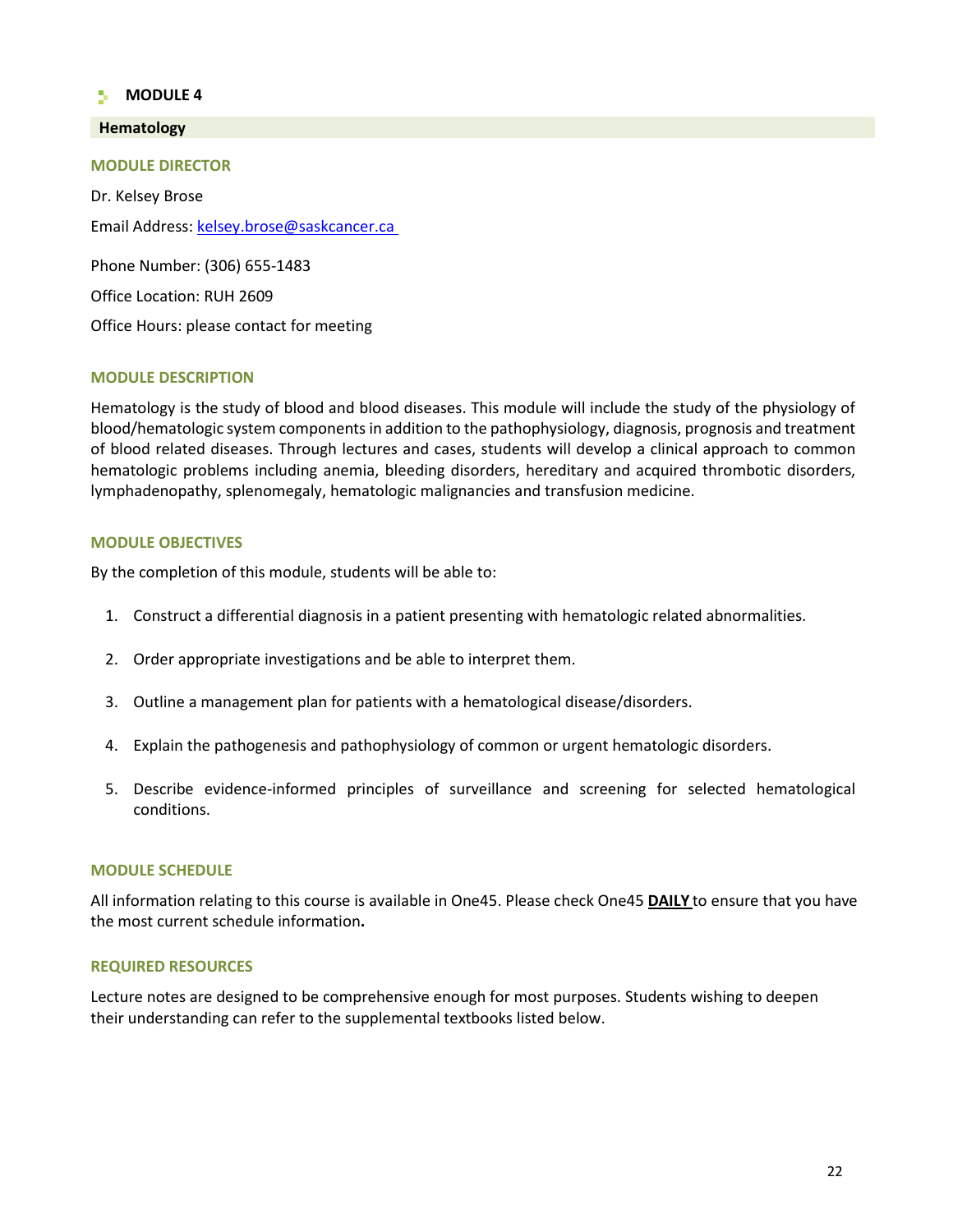## **Supplemental Resources:**

Essential Hematology (Wiley-Blackwell, 8<sup>th</sup> edition)

**Note:** Student pre-reading is required in this module. Students are strongly encouraged to come to class prepared to actively participate in the educational sessions.

#### **MODULE DELIVERY**

Students will learn through a variety of methods, including:

Large group didactic, interactive and case-based problem-solving sessions

Interactive small group learning sessions

Independent self-directed reading and exercises

#### **STUDENT ASSESSMENT**

| <b>Assignments</b>                                      | 9%  |
|---------------------------------------------------------|-----|
| Unit 1 Assignment - Anemia                              | 3%  |
| Unit 2 Assignment - Hemostasis, Thrombosis, Transfusion | 3%  |
| Unit 3 Assignment - Malignant Hematology                | 3%  |
|                                                         |     |
| <b>Exams</b>                                            | 91% |
| Unit 1 Exam - Anemia                                    | 18% |
| Unit 2 Exam - Hemostasis, Thrombosis, Transfusion       | 18% |
| Unit 3 Exam – Malignant Hematology                      | 18% |
|                                                         |     |

#### **Assignments**

Value: 9% of FinalGrade - three assignments worth 3% each

End of Module 37%

- Due Date: Due dates can be found in One45
- Description: Each assignment will contain several common/important patient scenarios. Students will be asked to classify each scenario using common descriptors, for example: acute vs chronic, acquired vs congenital, normal vs abnormal. Based on this classification, students will be asked to provide a brief differential diagnosis.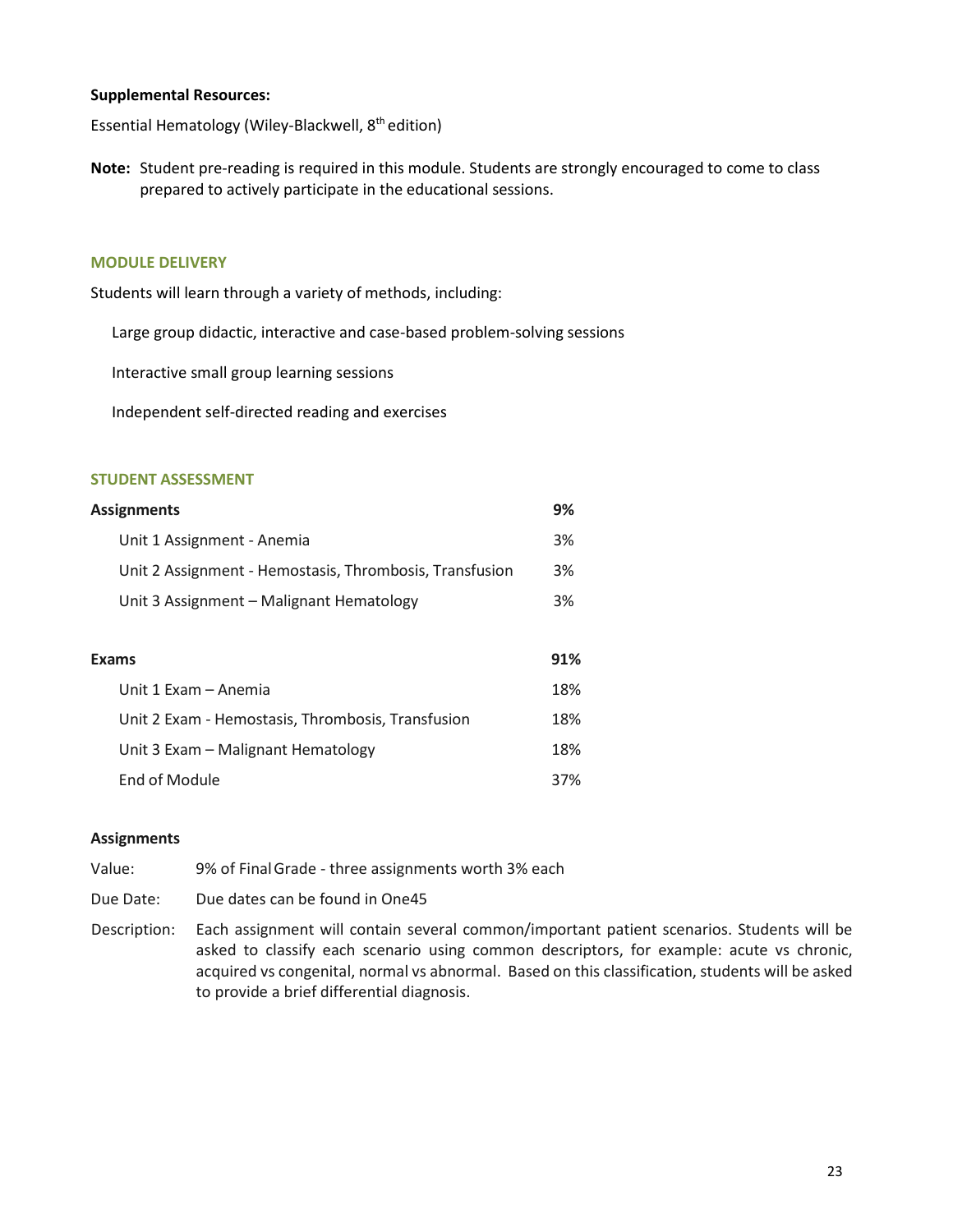| Unit 1 Exam:              | Anemia                                                                                                                                                                        |
|---------------------------|-------------------------------------------------------------------------------------------------------------------------------------------------------------------------------|
| Value:                    | 18% of Final Grade                                                                                                                                                            |
| Date:                     | April 18, 2022                                                                                                                                                                |
| Description:              | Tests the student's knowledge of normal blood formation, as well as the approach to a patient with<br>anemia.                                                                 |
|                           | Question type may include: multiple choice, multiple choice multiple answer, fill in the blank, true-<br>false, short answer, matching, and extended written questions.       |
| Unit 2 Exam:              | Hemostasis, Thrombosis and Transfusion Medicine                                                                                                                               |
| Value:                    | 18% of Final Grade                                                                                                                                                            |
| Date:                     | April 25, 2022                                                                                                                                                                |
| Description:              | Tests the student's knowledge of normal coagulation, the basics of blood banking, as well as the<br>approach to a patient presenting with bleeding or clotting abnormalities. |
|                           | Question type may include: multiple choice, multiple choice multiple answer, fill in the blank,<br>true-false, short answer, matching, and extended written questions.        |
| Unit 3 Exam:              | Malignant Hematology                                                                                                                                                          |
| Value:                    | 18% of Final Grade                                                                                                                                                            |
| Date:                     | April 29, 2022                                                                                                                                                                |
| Description:              | Tests the student's approach to the patient presenting with lymphadenopathy, splenomegaly,<br>or other findings suggestive of a hematologic malignancy.                       |
|                           | Question type may include: multiple choice, multiple choice multiple answer, fill in the blank,<br>true-false, short answer, matching, and extended written questions.        |
| <b>End of Module Exam</b> |                                                                                                                                                                               |
| Value:                    | 37% of Final Grade                                                                                                                                                            |

Date: May 4, 2022

Description: A comprehensive exam of all the hematology module objectives.

Question type may include: multiple choice, multiple choice multiple answer, fill in the blank, true-false, short answer, matching, and extended written questions.

# **COURSE EVALUATIONS QUALITY IMPROVEMENT**

The following changes reflect course quality review recommendations and student feedback:

- 1. Assignments will be introduced for each unit.
- 2. Reinstate small groups, pandemic restrictions allowing.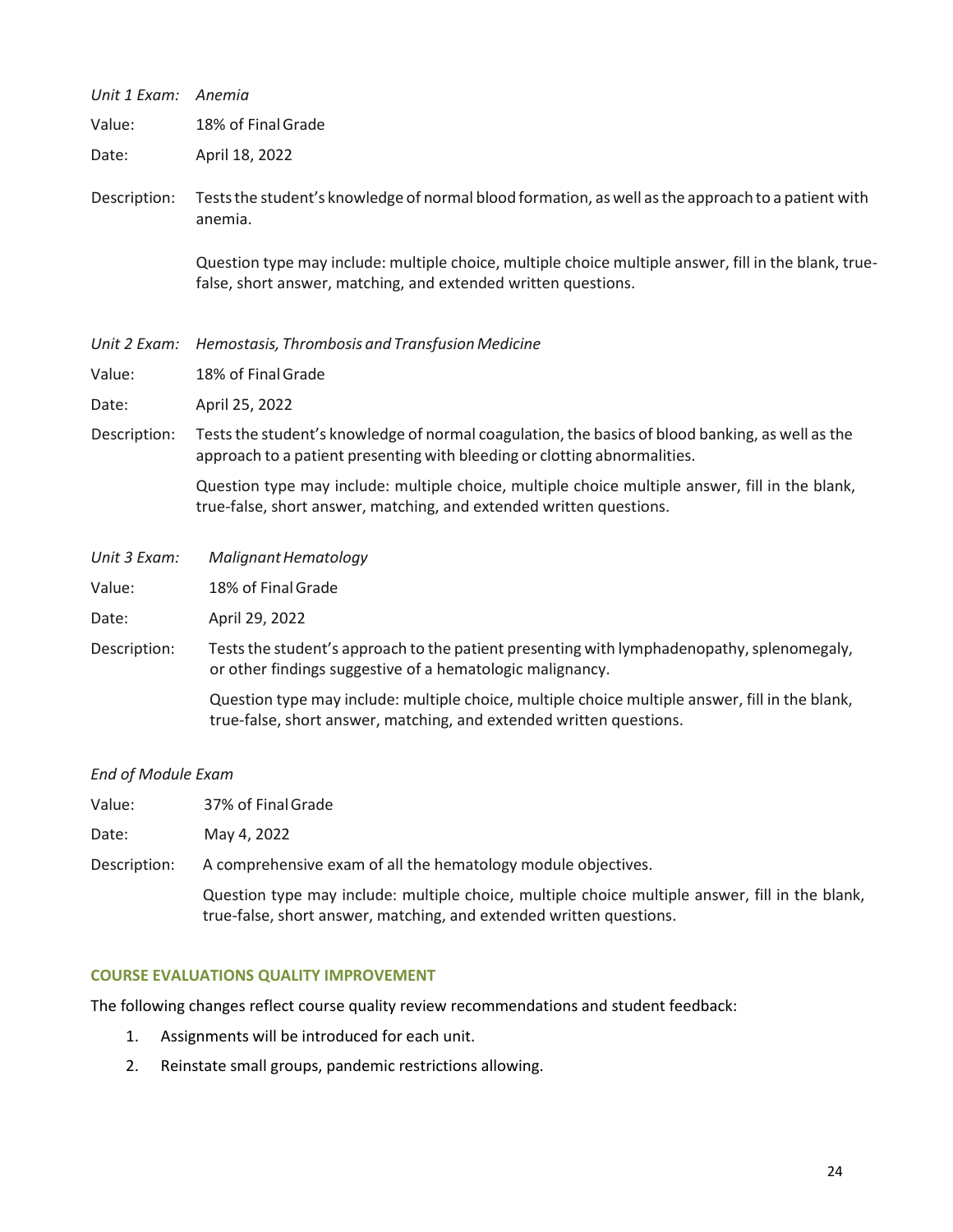# **IMPORTANT AND RELEVANT STUDENT INFORMATION**

The following information is extremely important for your success in medical school. Please refer to the [UME Policies](http://medicine.usask.ca/students/undergraduate/policies.php) page and the [Student Information Guide](http://medicine.usask.ca/students/undergraduate/curriculum-schedules-objectives.php#Aboriginalhealthinthecurriculum) for the following policies:

**UME CONTACT INFORMATION EMAIL COMMUNICATIONS ETHICS AND PROFESSIONALISM PROGRAM EVALUATION GUIDELINES FOR PROVIDING FEEDBACK EMERGENCY PROCEDURES MD PROGRAM ATTENDANCE POLICY ASSESSMENT POLICY PROMOTION STANDARDS CONFLICT OF INTEREST NON-INVOLVEMENT OF HEALTH CARE RPOVIDERS IN STUDENT ASSESSMENT APPEALS PROCEDURES STUDENT DISCRIMINATION, HARRASSMENT, AND MISTREATMENT PROCEDURE ACCOMMODATION OF STUDENTS WITH DISABILITIES OFFICE OF STUDENT AFFAIRS**

**Where a specific College of Medicine policy or procedure does not exist, the College refers to the U of S Academic Courses Policy a[t http://policies.usask.ca/policies/academic-affairs/academic-courses.php](http://policies.usask.ca/policies/academic-affairs/academic-courses.php)**

# **UNDERGRADUATE MEDICAL EDUCATION ASSIGNMENT SUBMISSION POLICY**

Any assignment submitted after 23:59 SK time on the specified date is deemed late (unless otherwise specified).

All due dates or timelines for assignment submission are published in the student course syllabus. All due dates or timelines for assignment submission are published in the student course syllabus. In the event of a general service disruption on Canvas at the time an assignment is due, they are to be submitted by 0900 the following morning.

A late assignment may still be submitted up to three consecutive calendar days (72 hours) from the original deadline for that assessment. The assignment must be submitted to the appropriate year Administrative Coordinator in Saskatoon, or the Pre-Clerkship Coordinator in Regina for years 1-2. Years 3-4 must submit to the Rotation Coordinator. The student, if submitting a late assignment that is deemed to be at or above the pass mark for that assignment will receive the pass mark for the assignment. If it is assessed as below the pass mark, the student will receive the actual grade assigned for the assignment.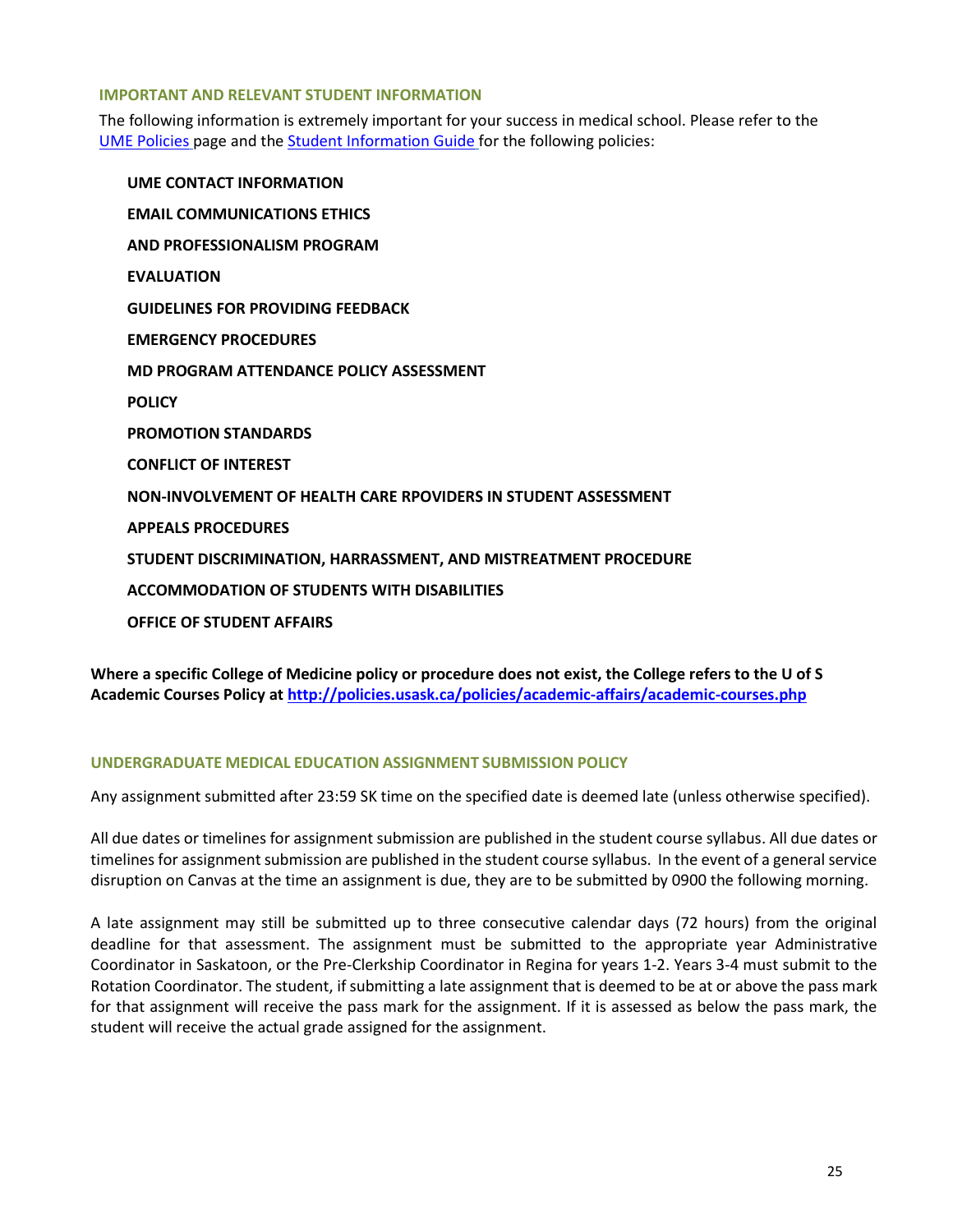Any late assignments not submitted by 23:59 on the third day will receive a mark of 0%. After this period, all mandatory assignments must still be submitted, or the student will be deemed to be missing a course component, which will result in an incomplete course. Subsequent academic consequences will be determined at the promotions committee meetings.

In addition to the consequences specified herein, students submitting mandatory assignments late should anticipate a meeting to discuss professionalism, which may result in associated documentation.

**All requests for a deferral of an assignment due date must be received a minimum of 72 hours prior to the deadline.** All such requests must be sent to the Course Director or Rotation Coordinator and copied to the relevant Administrative Coordinator. The course director, in consultation with the year chair and appropriate course/module/rotation director will make a final decision and notify the student of the outcome. Exceptional, unforeseen circumstances will be considered on an individual basis as above.

# **CITATION FORMAT**

Unless otherwise specified by the course or module director, the expected citation format is that of the International Committee of Medical Journal Editors (ICMJE). Examples of this citation format are available at [www.nlm.nih.gov/bsd/uniform\\_requirements.html](http://www.nlm.nih.gov/bsd/uniform_requirements.html)

# **RECORDING OF THE LECTURES**

Most lectures will be recorded and posted to the course Canvas site under Panopto Video. However, each lecturer reserves the right to choose whether or not their lectures will be recorded. Lecture recordings are not intended to be a replacement for attending the session but rather to enhance understanding of the concepts.

Please remember that course recordings belong to your instructor, the University, and/or others (like a guest lecturer) depending on the circumstance of each session, and are protected by copyright. Do not download, copy, or share recordings without the explicit permission of the instructor.

For questions about recording and use of sessions in which you have participated, including any concerns related to your privacy, please contact the UME administrative coordinator for this course. More information on class recordings can be found in the Academic Courses Policy [https://policies.usask.ca/policies/academic](https://policies.usask.ca/policies/academic-affairs/academic-courses.php#5ClassRecordings)[affairs/academic-courses.php#5ClassRecordings](https://policies.usask.ca/policies/academic-affairs/academic-courses.php#5ClassRecordings)

#### **REQUIRED VIDEO USE**

At times in this course you may be required to have your video on during video conferencing sessions, in order to support observation of skills, to support group learning activities, or for exam invigilation. It will be necessary for you to use of a webcam built into or connected to your computer.

For questions about use of video in your sessions, including those related to your privacy, contact your instructor.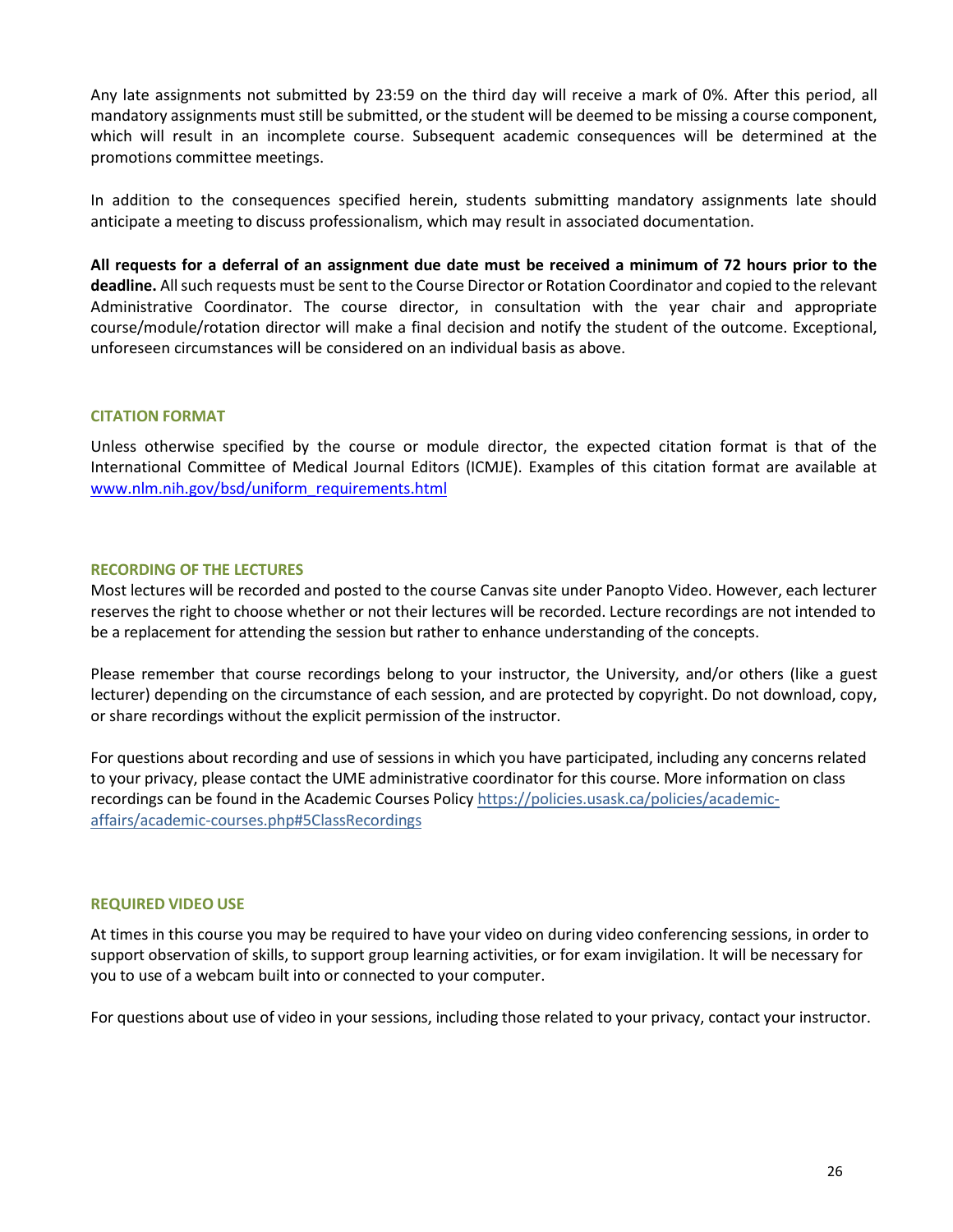# **COPYRIGHT**

Course materials are provided to you based on your registration in a class, and anything created by your professors and instructors is their intellectual property, unless materials are designated as open education resources. This includes exams, PowerPoint/PDF slides and other course notes. Additionally, other copyright-protected materials created by textbook publishers and authors may be provided to you based on license terms and educational exceptions in the Canadian Copyright Act (see [http://laws-lois.justice.gc.ca/eng/acts/C-42/index.html\)](http://laws-lois.justice.gc.ca/eng/acts/C-42/index.html))

**Before you copy or distribute others' copyright-protected materials, please ensure that your use of the materials is covered under the University's Fair Dealing Copyright Guidelines available at** [https://library.usask.ca/copyright/general-information/fair-dealing-guidelines.php.](https://library.usask.ca/copyright/general-information/fair-dealing-guidelines.php)For example, posting others' copyright-protected materials on the open web is not covered under the University's Fair Dealing Copyright Guidelines, and doing so requires permission from the copyright holder.

For more information about copyright, please visi[t https://library.usask.ca/copyright/index.php](https://library.usask.ca/copyright/index.php) where there is information for students available at [https://library.usask.ca/copyright/students/rights.php,](https://library.usask.ca/copyright/students/rights.php) or contact the University's Copyright Coordinator at mailto:copyright.coordinator@usask.ca or (306) 966-8817.

# **INTEGRITY DEFINED (FROM THE OFFICE OF THE UNIVERSITY SECRETARY)**

Although learning in a remote context is different, the rules and principles governing academic integrity remain the same. If you ever have questions about what may or may not be permitted, ask your instructor. Students have found it especially important to clarify rules related to exams administered remotely and to follow these carefully and completely.

The University of Saskatchewan is committed to the highest standards of academic integrity [\(https://academic](https://academic-integrity.usask.ca/)[integrity.usask.ca/\)](https://academic-integrity.usask.ca/). Academic misconduct is a serious matter and can result in grade penalties, suspension, and expulsion.

# **Prepare for Integrity**

Students are expected to act with academic integrity.

- Students are encouraged to complete the Academic Integrity Tutorial to understand the fundamental values of academic integrity and how to be a responsible scholar and member of the USask community (tutorial link: [https://libguides.usask.ca/AcademicIntegrityTutorial\)](https://libguides.usask.ca/AcademicIntegrityTutorial)
- Students can access campus resources that support development of study skills, time and stress management, and ethical writing practices important for maintaining academic integrity and avoiding academic misconduct.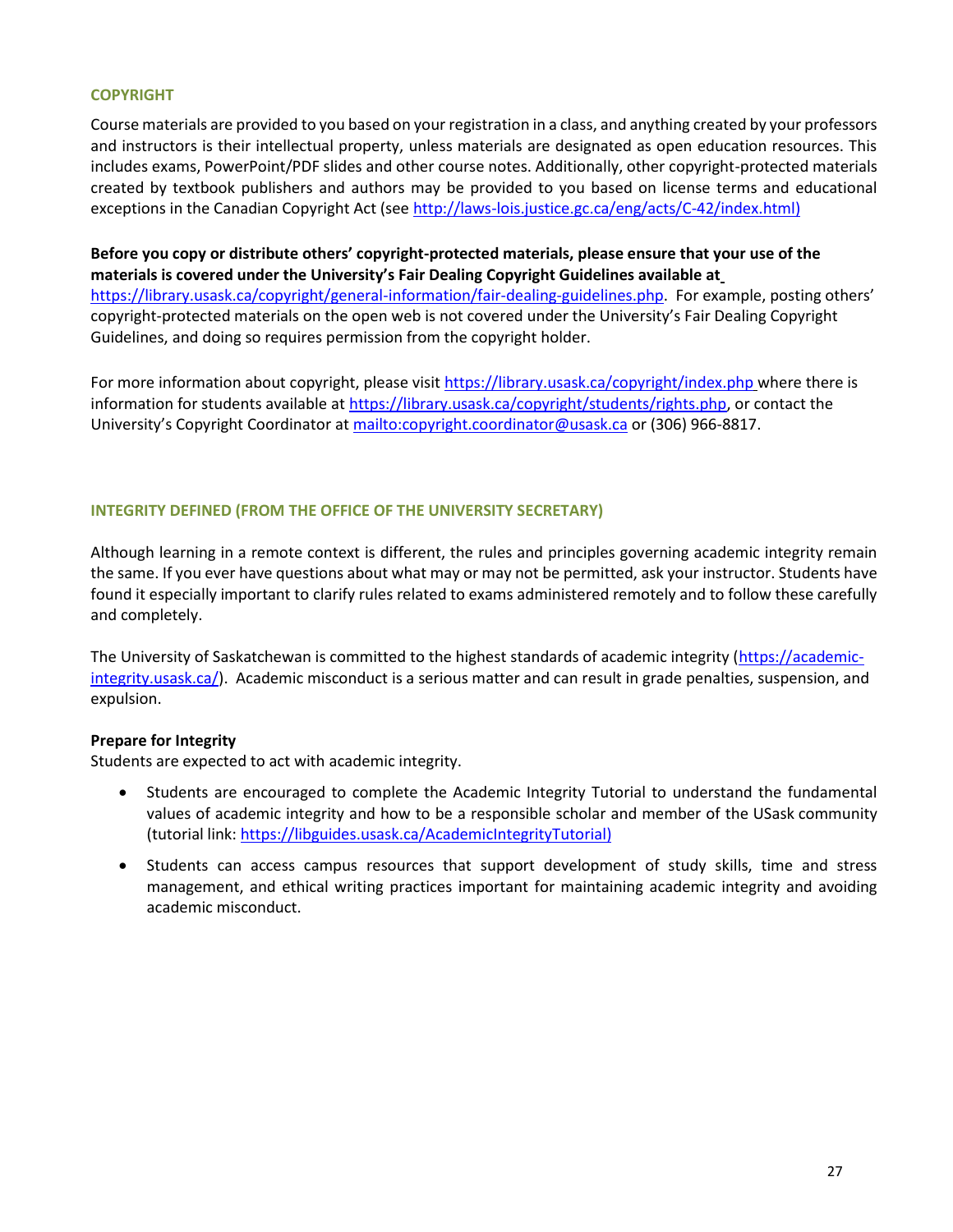# **Responses to Misconduct**

Students are expected to be familiar with the academic misconduct regulations [\(https://governance.usask.ca/student-conduct-appeals/academic-misconduct.php#About\)](https://governance.usask.ca/student-conduct-appeals/academic-misconduct.php#About).

- Definitions appear in Section II of the academic misconduct regulations.
- The academic misconduct regulations apply regardless of type of assessment or presence of supervision during assessment completion.
- Students are advised to ask for clarification as to the specific expectations and rules for assessments in all of their courses.
- Students are urged to avoid any behaviour that could result in suspicions of cheating, plagiarism, misrepresentation of facts. Students should note that posting copyrighted course materials (e.g., notes, questions, assignments or exams) to third party websites or services or other forum or media without permission is an academic or non-academic misconduct offense.

Non-academic offenses are dealt with under the [Standard of Student Conduct in NonAcademic Matters and](https://governance.usask.ca/student-conduct-appeals/non-academic-misconduct.php)  [Regulations and Procedures for Resolution of Complaints and Appeals.](https://governance.usask.ca/student-conduct-appeals/non-academic-misconduct.php)

# **EXAMINATIONS WITH ACCESS AND EQUITY SERVICES (AES)**

Students who have disabilities (learning, medical, physical, or mental health) are strongly encouraged to register with Access and Equity Services (AES) if they have not already done so. Students who suspect they may have disabilities should contact the Student Affairs Coordinator at the Office of Student Affairs (OSA) for advice and referrals. In order to access AES programs and supports, students must follow AES policy and procedures. For more information, check www.students.usask.ca/aes, or contact AES at (306) 966-7273 or [aes@usask.ca.](mailto:aes@usask.ca)

Students registered with AES may request alternative arrangements for mid-term and final examinations.

Students must arrange such accommodations through the Office of Student Affairs (OSA) by the stated deadlines. Instructors shall provide the examinations for students who are being accommodated by the deadlines established by AES.

# **RECOMMENDED TECHNOLOGY FOR REMOTE LEARNING**

Students are reminded of the importance of having the appropriate technology for remote learning. The list of recommendations can be found at [https://students.usask.ca/remote-learning/tech-requirements.php.](https://students.usask.ca/remote-learning/tech-requirements.php)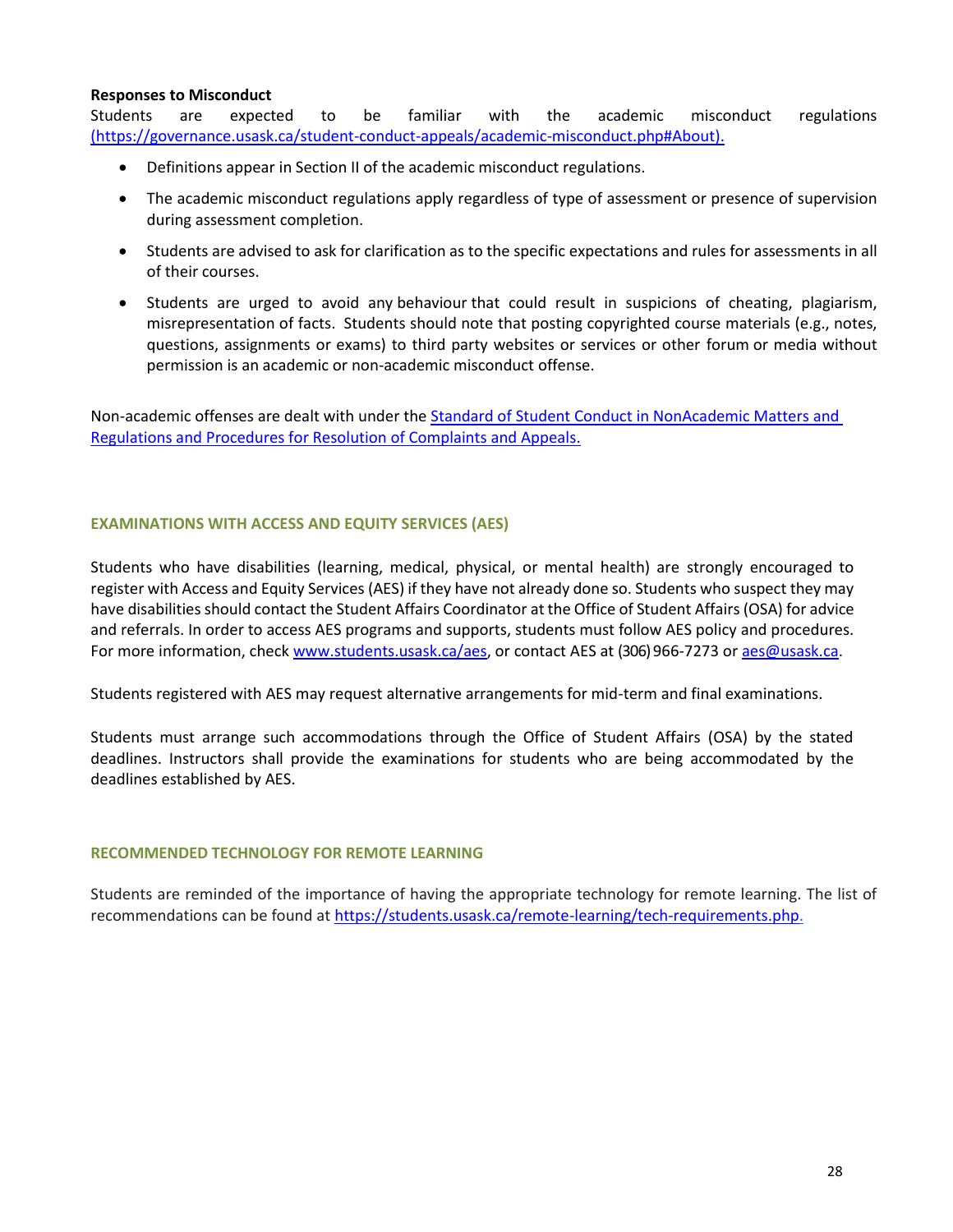## **STUDENT SUPPORTS**

## **COLLEGE OF MEDICINE, OFFICE OF STUDENT AFFAIRS**

Student Affairs offers confidential support and advocacy at arm's length from the academic offices.

For more information, please contact:

COM Student Affairs Coordinator (Saskatoon), Edith Conacher at [edith.conacher@usask.ca](mailto:edith.conacher@usask.ca) or (306) 966-4751

COM and the School of Rehabilitation Science Coordinator (Saskatoon), Bev Digout at [bev.digout@usask.ca](mailto:bev.digout@usask.ca) or (306) 966-8224

Administrative Assistant, Kacia Whilby (Saskatoon) at [kacia.whilby@usask.ca](mailto:kacia.whilby@usask.ca) or (306) 966-7331

# **STUDENT LEARNING SERVICES**

Student Learning Services (SLS) offers assistance to U of S undergrad and graduate students. For information on specific services, please see the SLS web sit[e http://library.usask.ca/studentlearning/.](http://library.usask.ca/studentlearning/)

# **STUDENT AND ENROLMENT SERVICES DIVISION**

The Student and Enrolment Services Division (SESD) focuses on providing developmental and support services and programs to students and the university community. For more information, see the students' website [http://students.usask.ca.](http://students.usask.ca/)

#### **ACADEMIC HELP FOR STUDENTS**

The University Library offers a range of learning and academic support to assist USask undergrad and graduate students. For information on specific services, please see the Learning page on the Library web site <https://library.usask.ca/support/learning.php>

Remote learning support information<https://students.usask.ca/remote-learning/index.php>

Class and study tips<https://students.usask.ca/remote-learning/class-and-study-tips.php>

Remote learning tutoria[l https://libguides.usask.ca/remote\\_learning](https://libguides.usask.ca/remote_learning)

Study skills materials for online learnin[g https://libguides.usask.ca/studyskills](https://libguides.usask.ca/studyskills)

A guide on netiquette, principles to guide respectful online learning interactions <https://teaching.usask.ca/remote-teaching/netiquette.php>